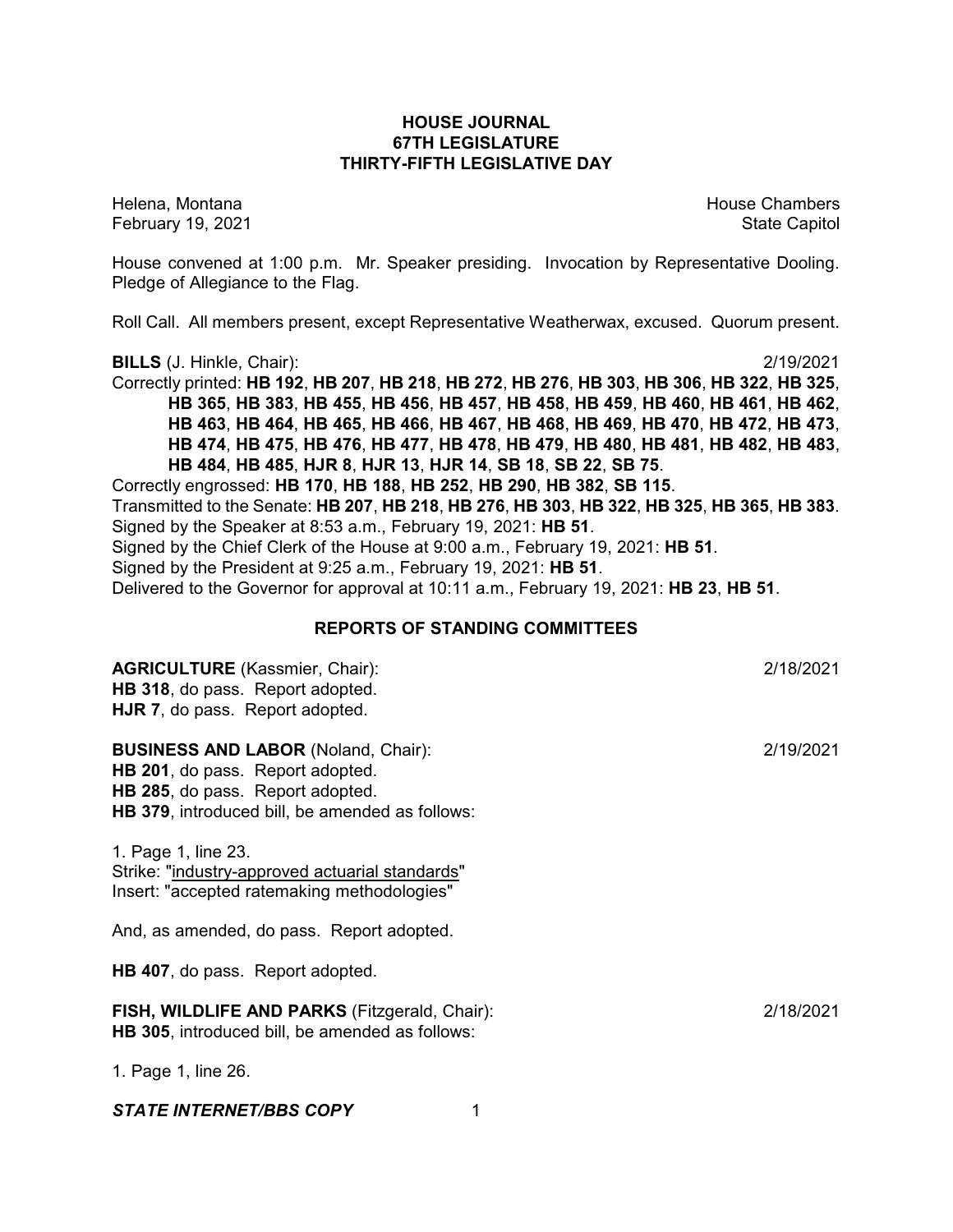Following: the first "or" Insert: "in good standing with and"

2. Page 1, line 27. Following: "animals."

Insert: "Accreditation and good standing must be proven with a copy of an accreditation report completed as required by the accrediting organization."

3. Page 1, line 28 through page 2, line 1. Following: "or" on line 28 Strike: remainder of line 28 through "in" on page 2, line 1 Insert: "in good standing with and accredited by"

4. Page 2, line 2. Following: "America" Strike: "accreditation program" Following: "viewing." Insert: "Accreditation and good standing must be proven with a copy of an accreditation report completed as required by the accrediting organization."

5. Page 3, line 20. Following: the second "obtain" Insert: "healthy"

6. Page 3, line 21 through line 22. Strike: "as" on line 21 through "authorized" on line 22 Insert: "that the capture and holding of injured wildlife or wildlife deemed nonreleasable"

7. Page 3, line 22. Following: "department" Insert: "and the United States fish and wildlife service due to injury, human conflict, or seizure is permissible" Following: "permit" Insert: "issued pursuant to this section"

8. Page 8, line 25. Following: the first "or" Insert: "in good standing with and"

9. Page 8, line 26. Following: "animals." Insert: "Accreditation and good standing must be proven with a copy of an accreditation report completed as required by the accrediting organization."

10. Page 8, line 27 through line 28. Strike: the second "any" on line 27 through "in" on line 28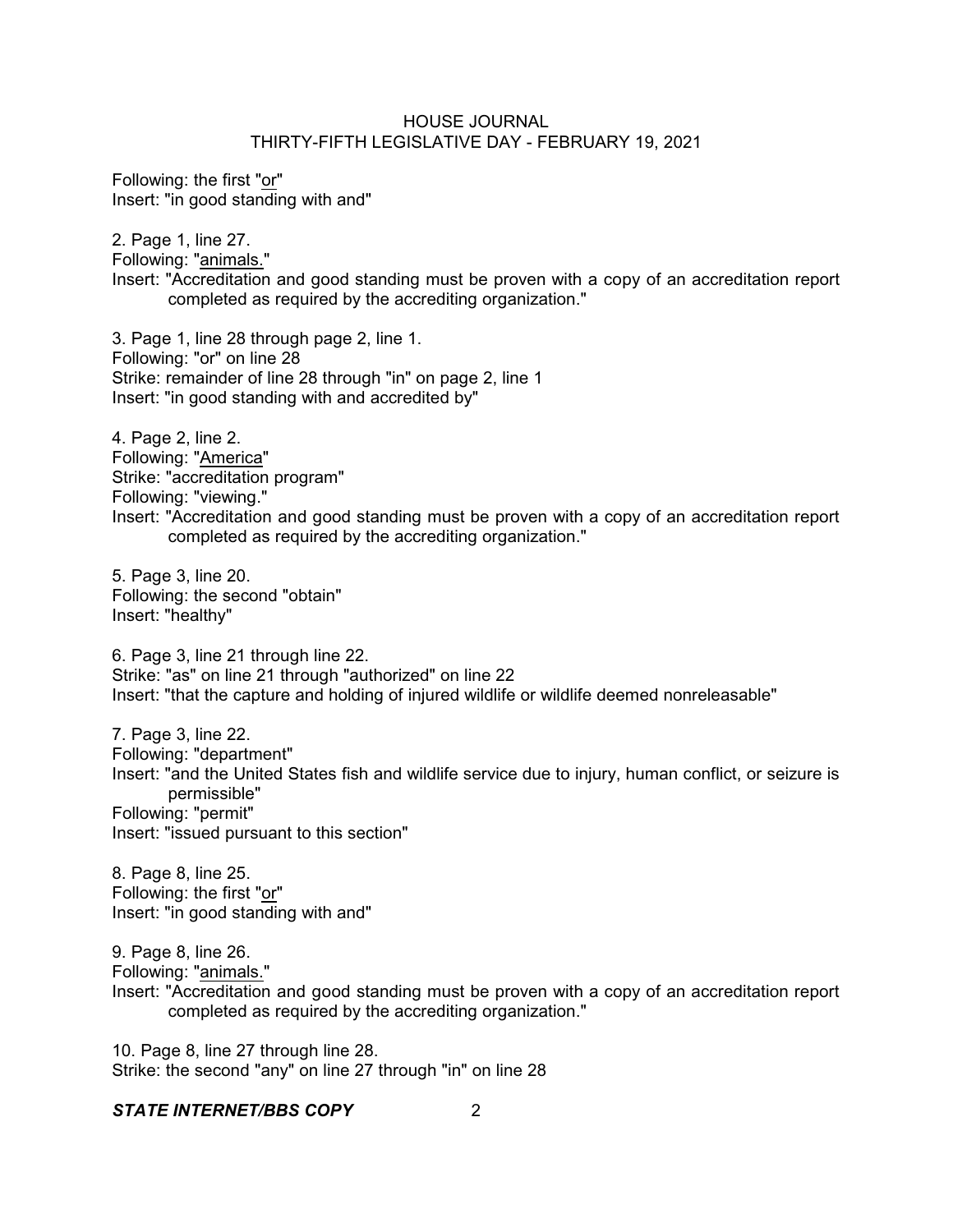Insert: "in good standing with and accredited by"

11. Page 9, line 1. Following: "America" Strike: "accreditation program" Following: "viewing." Insert: "Accreditation and good standing must be proven with a copy of an accreditation report completed as required by the accrediting organization."

And, as amended, do pass. Report adopted.

**HB 353**, introduced bill, be amended as follows:

1. Page 1, line 17. Following: "consumption" Insert: "due to disease or prior injury"

2. Page 1, line 18. Strike: "carcass and horns, if applicable, of the harvested" Insert: "entire"

And, as amended, do pass. Report adopted.

**SB 115**, be amended as follows:

1. Title, line 4. **Strike:** "LAND-RELATED" **Insert:** "LAND AND WATER-RELATED"

2. Page 1, line 16. **Following:** "land" **Insert:** "or water"

3. Page 1, line 18. **Following:** "acres or" **Insert:** "land or water acquisition of more than"

4. Page 1, line 21. **Following:** "required" **Insert:** ". The department shall inform the board of land commissioners of the pending easement once it receives initial endorsement from the commission or board"

And, as amended, be concurred in. Report adopted.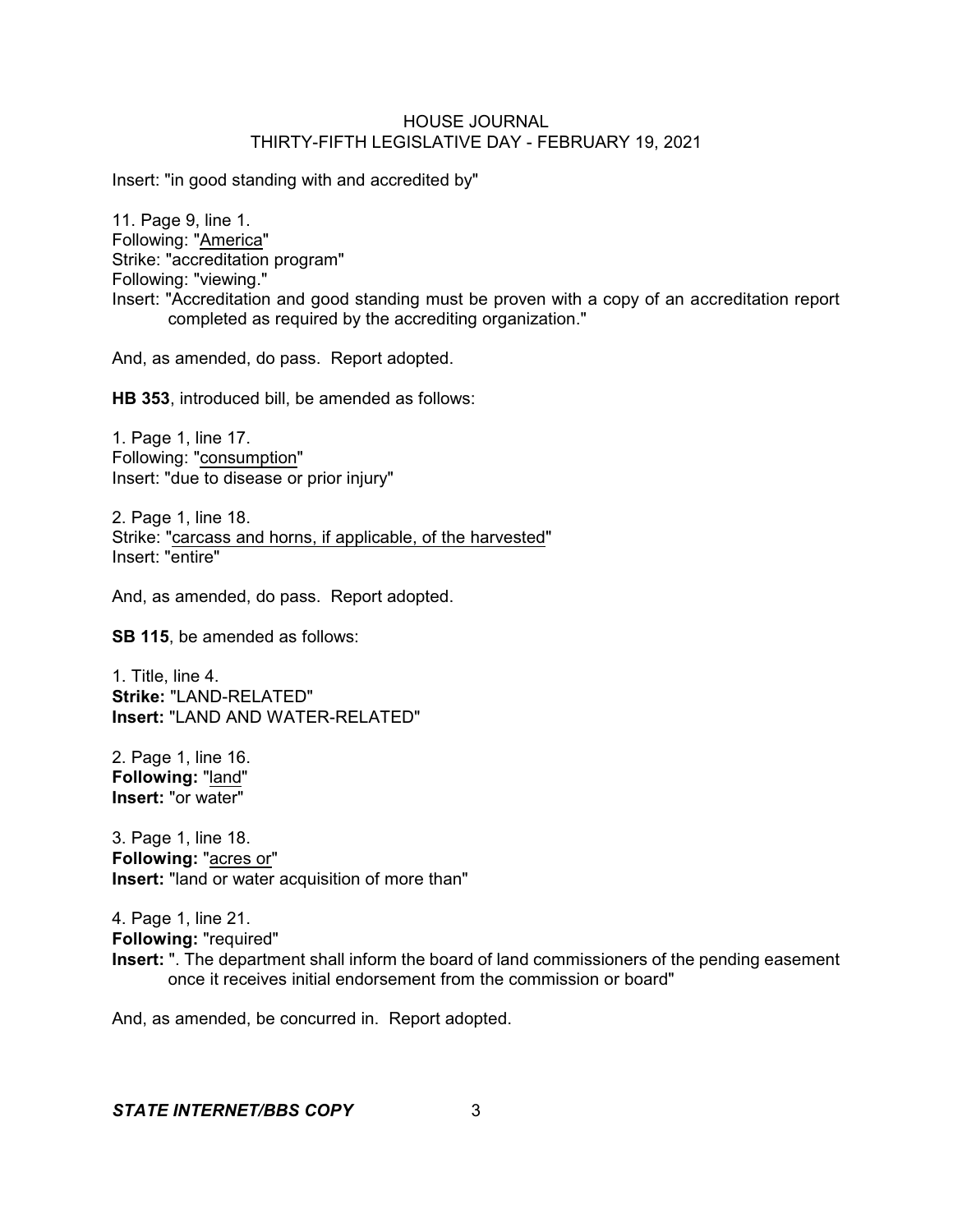**HUMAN SERVICES** (Lenz, Chair): 2/18/2021 **HB 231**, do pass. Report adopted. **HB 235**, introduced bill, be amended as follows:

1. Page 20, line 8. Strike: "\$200,000" Insert: "\$95,000"

2. Page 20, line 10. Following: "[section 5]" Insert: ", of which: (a) a maximum of \$45,000 must be available for use during the fiscal year beginning July 1, 2021; and

(b) the remainder may be used in the fiscal year beginning July 1, 2022"

3. Page 20. Following: line 18 Insert: "NEW SECTION. **Section 25. Termination.** [Sections 1 through 5] terminate June 30, 2023."

And, as amended, do pass. Report adopted.

**HB 280**, do pass. Report adopted. **HB 341**, do pass. Report adopted.

**JUDICIARY** (Usher, Chair): 2/19/2021 **HB 342**, introduced bill, be amended as follows:

1. Title, line 6. Following: "COURTS;" Insert: "ALLOWING POLITICAL PARTY COMMITTEES TO CONTRIBUTE TO A CANDIDATE FOR SUPREME COURT JUSTICE OR DISTRICT COURT JUDGE;" Following: "3-5-201," Insert: "3-6-201,"

2. Page 1, line 20. Following: "[section" Strike: "4" Insert: "5"

3. Page 2, line 3. Following: "[section" Strike: "4" Insert: "5"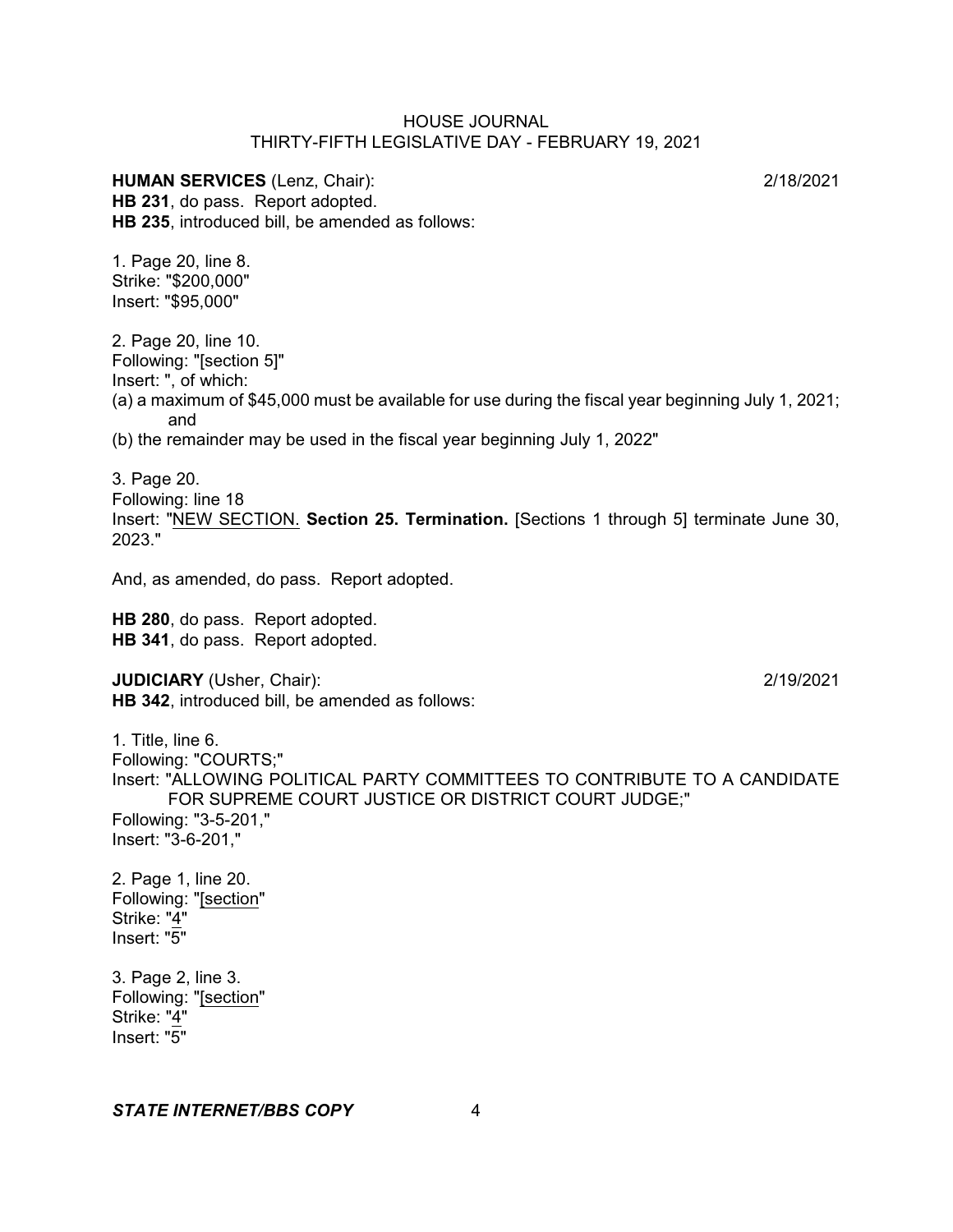4. Page 2.

Following: line 9

Insert: "**Section 3.** Section 3-6-201, MCA, is amended to read:

"**3-6-201. Number of judges -- election -- term of office -- chief judge -- duties of chief judge -- assistant judge.** (1) The governing body of a city shall determine by ordinance the number of judges required to operate the municipal court.

(2) A municipal court judge who is not a part-time assistant judge appointed under subsection (6) must be elected at the general election, as provided in 13-1-104(3). The judge's term commences on the first Monday in January following the election. The judge shall hold office for the term of 4 years and until a successor is elected and qualified.

(3) Except as provided in subsection (2), all elections of municipal court judges are governed by the laws applicable to the election of district court judges the provisions of Title 13, chapter 14, part 2.

(4) (a) If there is more than one municipal court judge, the judges shall adopt a procedure by which they either:

(i) select a chief municipal court judge at the beginning of each calendar year; or

(ii) select a chief municipal court judge for a specific period of time.

(b) If the judges cannot agree, the judge with the most seniority shall serve as the chief municipal court judge.

(5) The chief municipal court judge shall provide for the efficient management of the court, in cooperation with the other judge or judges, if any, and shall:

(a) maintain a central docket of the court's cases;

(b) provide for the distribution of cases from the central docket among the judges, if there is more than one judge, in order to equalize the work of the judges;

(c) request the jurors needed for cases set for jury trial;

(d) if there is more than one judge, temporarily reassign or substitute judges among the departments as necessary to carry out the business of the court; and

(e) supervise and control the court's personnel and the administration of the court.

(6) A municipal court judge may, with the approval of the governing body of the city, appoint a part-time assistant judge, who must have the same qualifications as a judge pro tempore under 3-6-204, to serve during the municipal court judge's term of office. An order by a part-time assistant judge has the same force and effect as an order of a municipal court judge." " **Renumber:** subsequent sections

5. Page 4, line 9. Following: "**peace**" Insert: "**or municipal court judge**"

6. Page 4, line 10. Following: "peace" Insert: "or municipal court judge"

7. Page 4, line 22. Following: "[Section"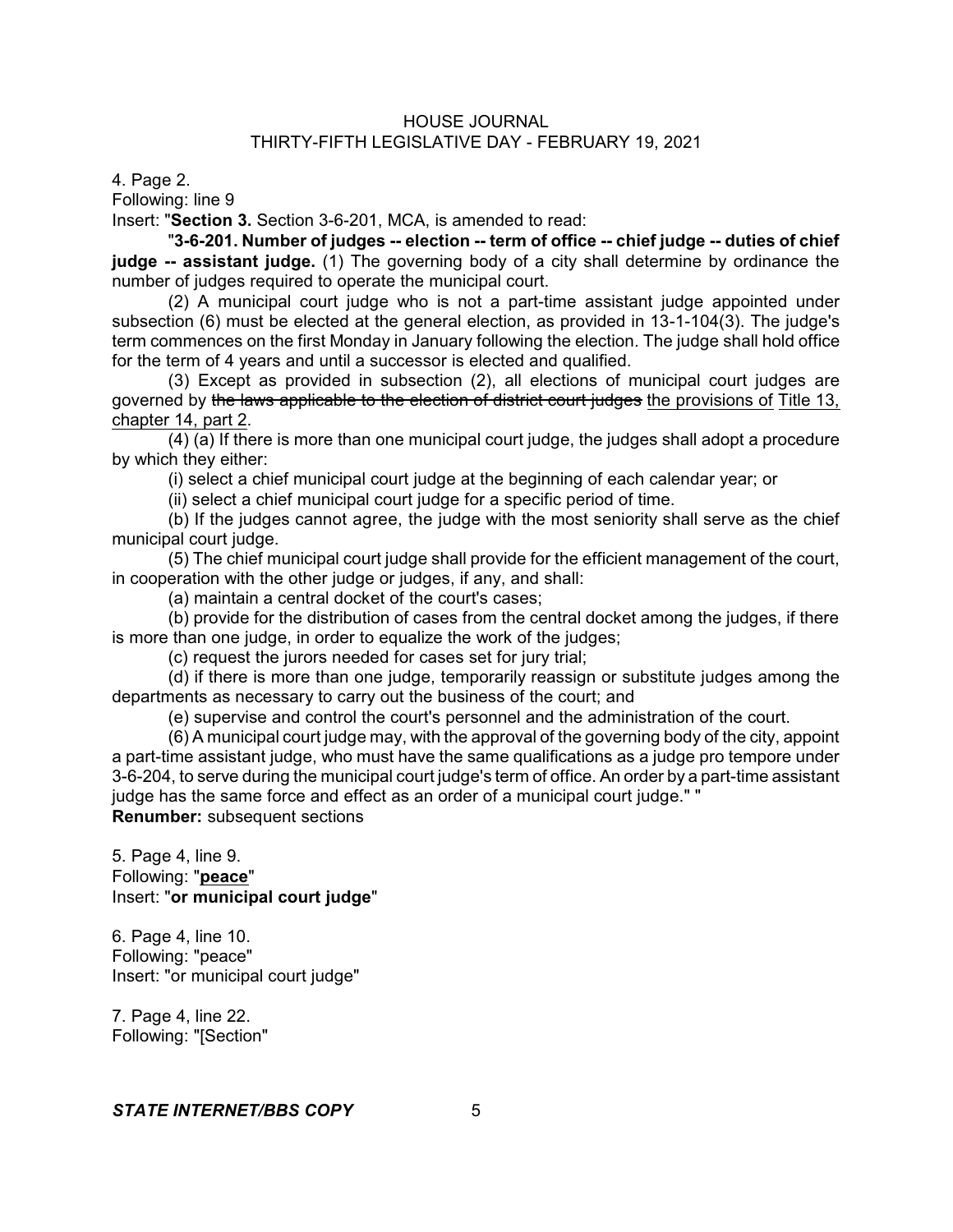Strike: "4" Insert: "5" 8. Page 4, line 23. Following: "[section" Strike: "4" Insert: "5"

And, as amended, do pass. Report adopted.

**HB 368**, do pass. Report adopted. **HB 386**, introduced bill, be amended as follows:

1. Title, line 5. Following: "WEAPON" Insert: "ON A SEARCH AND RESCUE MISSION"

2. Page 1, line 15. Following: "official" Insert: "search and rescue"

And, as amended, do pass. Report adopted.

**HB 398**, do pass. Report adopted. **HB 401**, do pass. Report adopted. **HB 426**, do pass. Report adopted.

#### **MESSAGES FROM THE SENATE**

**Senate bills** passed and transmitted to the House for concurrence: 2/17/2021

**SB 44**, introduced by J. Esp **SB 81**, introduced by K. Regier **SB 111**, introduced by B. Molnar **SB 135**, introduced by S. Fitzpatrick **SB 140**, introduced by K. Regier **SB 144**, introduced by S. Fitzpatrick **SB 161**, introduced by J. Esp **SB 178**, introduced by C. Friedel

**Senate joint resolution** passed and transmitted to the House for concurrence: 2/17/2021

**SJR 3**, introduced by T. Gauthier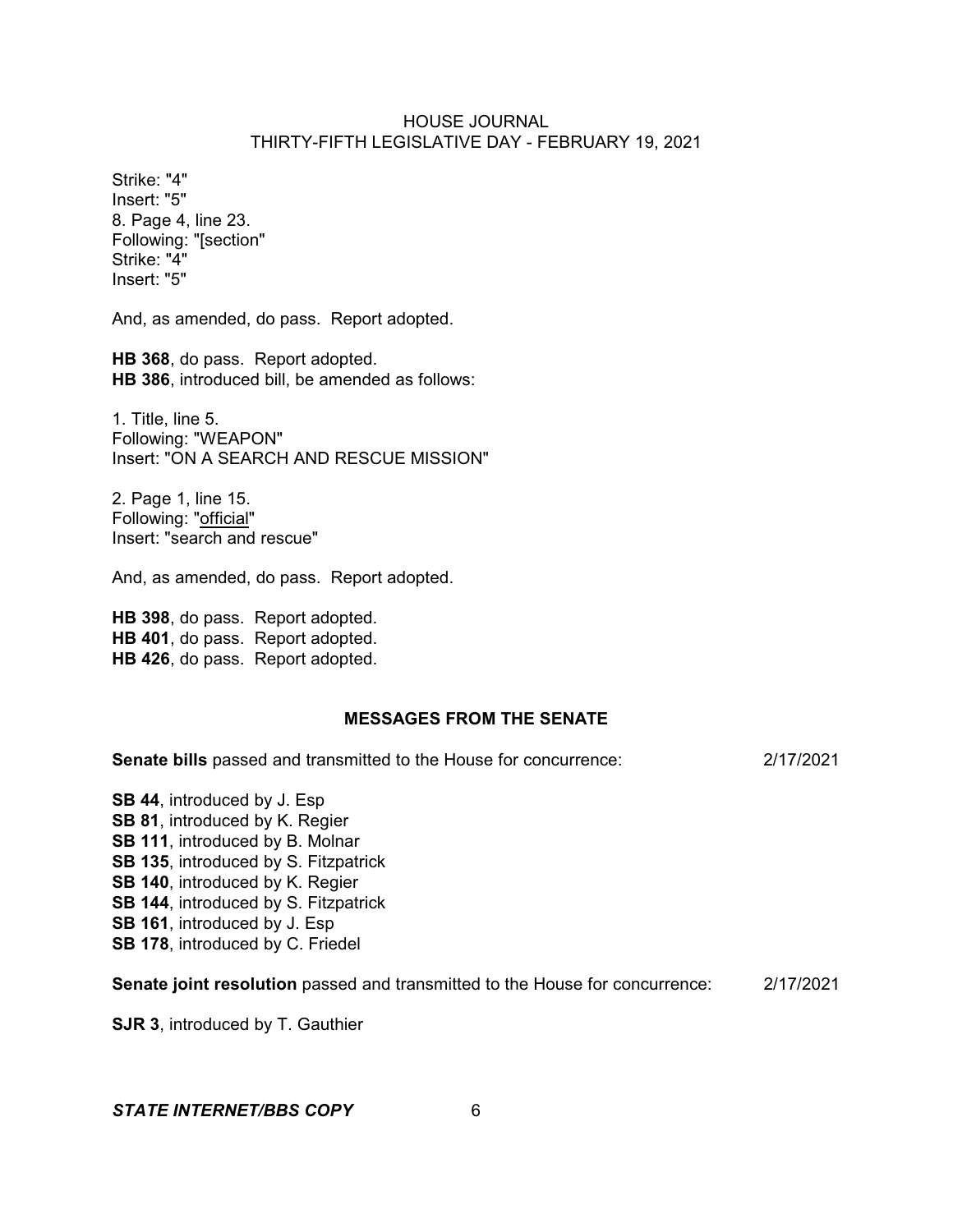# **MESSAGES FROM THE GOVERNOR**

February 18, 2021

The Honorable Wylie Galt Speaker of the House State Capitol Helena, Montana 59620

Dear Speaker Galt:

On Thursday, February 18, 2021, I signed the following bills:

**House Bill 3** - Bedey **House Bill 102** - Berglee

The bills have been delivered to the Secretary of State's Office.

Sincerely,

GREG GIANFORTE **Governor** 

# **FIRST READING AND COMMITMENT OF BILLS**

The following House bills were introduced, read first time, and referred to committees:

**HB 486**, introduced by K. Kortum, referred to Business and Labor. **HB 487**, introduced by J. Windy Boy, M. Caferro, T. France, M. Weatherwax, referred to Human Services. **HB 488**, introduced by J. Dooling, J. Kassmier, referred to Transportation. **HB 489**, introduced by S. Kerns, referred to State Administration. **HB 490**, introduced by S. Kerns, referred to Business and Labor. **HB 491**, introduced by M. Funk, referred to State Administration. **HB 492**, introduced by B. Tschida, referred to Energy, Technology and Federal Relations. **HB 493**, introduced by K. Zolnikov, referred to Business and Labor. **HB 494**, introduced by D. Harvey, K. Abbott, A. Buckley, M. Caferro, D. Fern, T. France, M. Funk, J. Keane, K. Kelker, E. Kerr-Carpenter, M. Marler, S. Novak, T. Running Wolf, E. Stafman, F. Smith, S. Stewart Peregoy, K. Sullivan, M. Thane, M. Weatherwax, J. Windy Boy, E. Boldman, R. Lynch, referred to Energy, Technology and Federal Relations. **HB 495**, introduced by M. Caferro, referred to Human Services. **HB 496**, introduced by B. Mercer, referred to Local Government. **HB 497**, introduced by B. Mercer, referred to Legislative Administration. **HB 498**, introduced by S. Gunderson, referred to Natural Resources.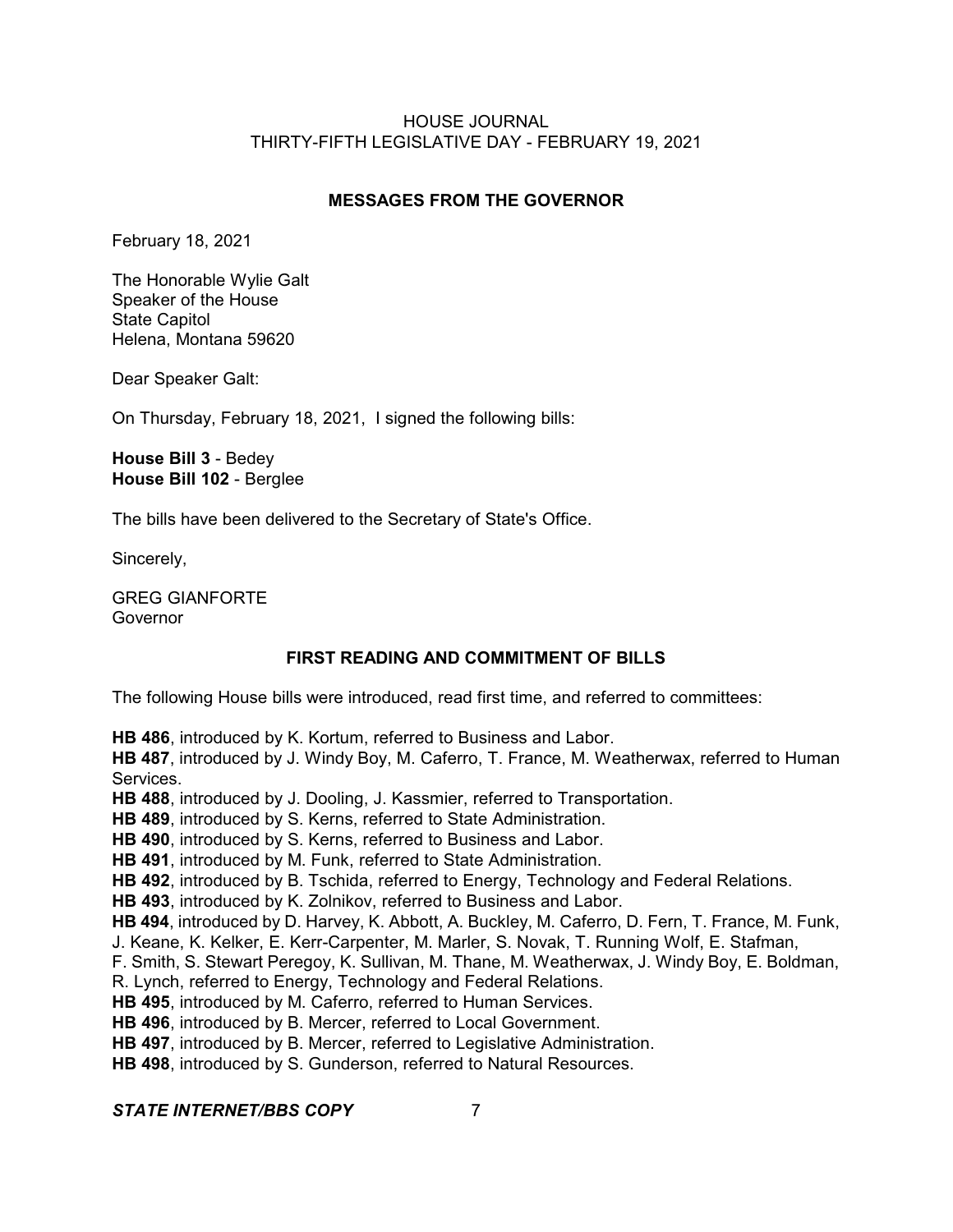**HB 499**, introduced by J. Trebas, M. Hopkins, D. Lenz, referred to Judiciary.

**HB 500**, introduced by J. Trebas, referred to Business and Labor.

**HB 501**, introduced by J. Trebas, referred to Judiciary.

**HB 502**, introduced by L. Sheldon-Galloway, referred to Judiciary.

**HB 503**, introduced by D. Lenz, referred to Judiciary.

**HB 504**, introduced by C. Knudsen, W. Galt, J. Schillinger, B. Tschida, M. Blasdel, J. Ellsworth, referred to Judiciary.

**HB 505**, introduced by W. Galt, D. Bartel, J. Kassmier, C. Knudsen, M. Malone, J. Patelis,

M. Blasdel, J. Ellsworth, D. Howard, R. Osmundson, referred to Fish, Wildlife and Parks.

**HB 506**, introduced by P. Fielder, referred to State Administration.

**HB 507**, introduced by D. Skees, referred to Business and Labor.

**HB 508**, introduced by W. Curdy, referred to Human Services.

**HB 509**, introduced by D. Tenenbaum, referred to Judiciary.

**HB 510**, introduced by S. Gunderson, referred to Business and Labor.

**HB 511**, introduced by S. Gunderson, referred to Business and Labor.

**HB 512**, introduced by M. Noland, referred to Business and Labor.

**HB 513**, introduced by M. Noland, referred to Business and Labor.

**HB 514**, introduced by M. Noland, referred to Business and Labor.

**HB 515**, introduced by J. Trebas, M. Binkley, F. Fleming, S. Galloway, S. Gist, J. Hinkle,

M. Hopkins, S. Kerns, C. Knudsen, D. Lenz, D. Loge, R. Marshall, B. Phalen, K. Bogner,

K. Seekins-Crowe, L. Sheldon-Galloway, D. Skees, M. Stromswold, K. Zolnikov, C. Friedel,

T. Manzella, T. McGillvray, B. Molnar, referred to Judiciary.

**HB 516**, introduced by D. Harvey, A. Buckley, T. Welch, referred to Taxation.

**HB 517**, introduced by B. Mercer, referred to Judiciary.

**HB 518**, introduced by D. Loge, referred to Natural Resources.

**HB 519**, introduced by K. Zolnikov, N. Duram, P. Fielder, W. Galt, F. Garner, C. Hinkle,

J. Kassmier, S. Kerns, C. Knudsen, R. Knudsen, D. Lenz, B. Ler, D. Loge, R. Marshall,

B. Phalen, V. Ricci, L. Sheldon-Galloway, D. Skees, J. Trebas, S. Vinton, M. Blasdel,

C. Friedel, S. Hinebauch, R. Osmundson, referred to Judiciary.

**HB 520**, introduced by M. Marler, referred to Judiciary.

The following House joint resolution was introduced, read first time, and referred to committee:

**HJR 15**, introduced by M. Marler, J. Trebas, M. Weatherwax, T. Welch, referred to Natural Resources.

The following Senate bills were introduced, read first time, and referred to committees:

**SB 44**, introduced by J. Esp (by request of the Department of Environmental Quality), referred to Local Government.

**SB 81**, introduced by K. Regier, referred to Energy, Technology and Federal Relations.

**SB 111**, introduced by B. Molnar, D. Kary, B. Brown, L. Brewster, referred to Human Services.

**SB 135**, introduced by S. Fitzpatrick, referred to Local Government.

**SB 140**, introduced by K. Regier, J. Ellsworth, referred to Judiciary.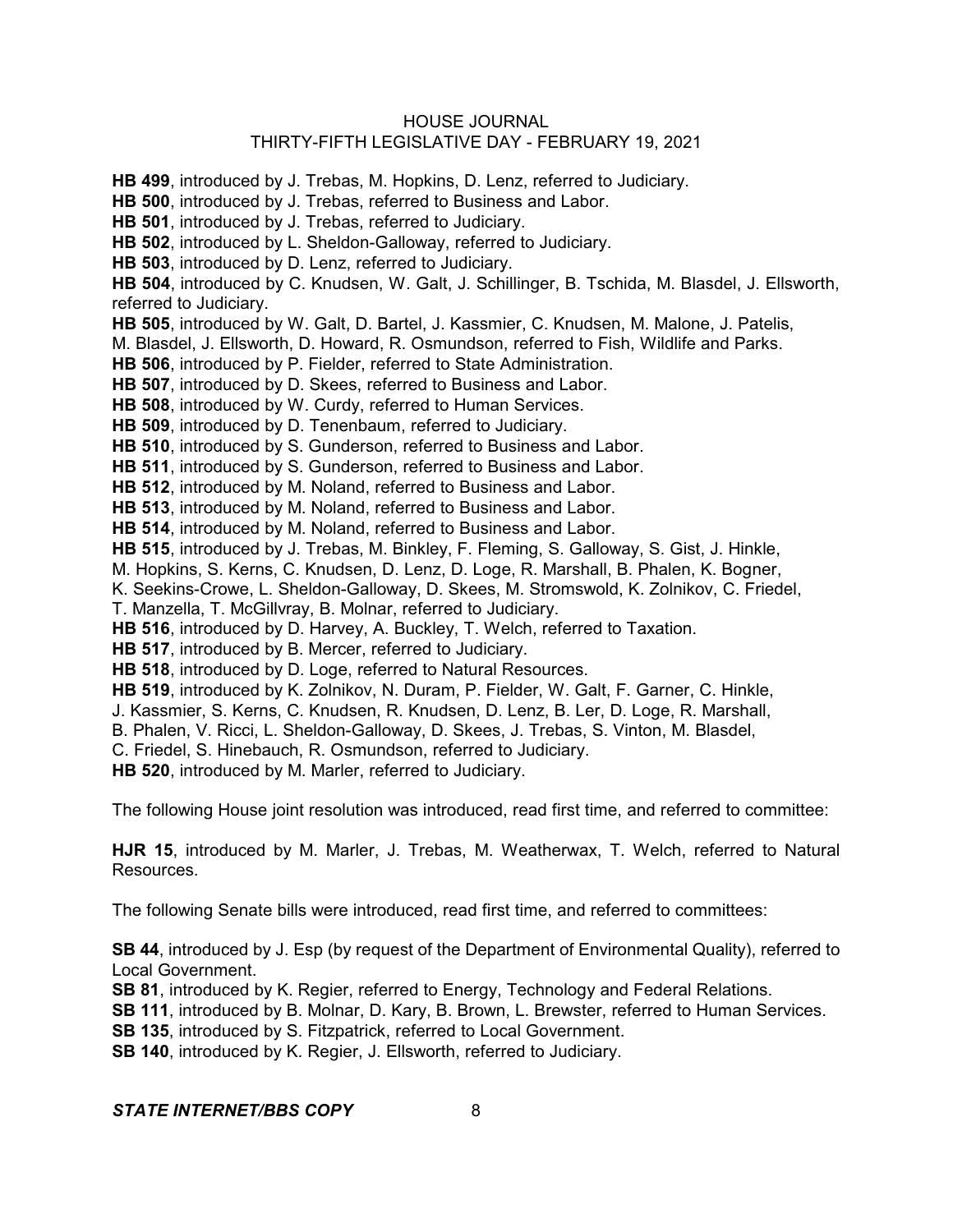**SB 144**, introduced by S. Fitzpatrick, referred to Business and Labor. **SB 161**, introduced by J. Esp, M. Bertoglio, referred to Local Government. **SB 178**, introduced by C. Friedel, S. Fitzpatrick, T. McGillvray, M. Blasdel, G. Hertz, M. Lang, R. Tempel, J. Ellsworth, referred to Judiciary.

The following Senate joint resolution was introduced, read first time, and referred to committee:

**SJR 3**, introduced by T. Gauthier, referred to Energy, Technology and Federal Relations.

# **SECOND READING OF BILLS (COMMITTEE OF THE WHOLE)**

Majority Leader Vinton moved the House resolve itself into a Committee of the Whole for consideration of business on second reading. Motion carried. Representative Berglee in the chair.

Mr. Speaker: We, your Committee of the Whole, having had under consideration business on second reading, recommend as follows:

**HB 50** - Representative Garner moved **HB 50** do pass. Motion carried as follows:

Yeas: Abbott, Anderson, Bedey, Berglee, Bertoglio, Bishop, Brewster, Buckley, Buttrey, Caferro, Curdy, Custer, Dooling, Dunwell, Farris-Olsen, Fern, Fitzgerald, France, Frazer, Funk, Garner, Gillette, Greef, Hamilton, Harvey, Hawk, Hayman, Holmlund, Hopkins, Jones, Karjala, Kassmier, Keane, Kelker, Keogh, Kerr-Carpenter, Kortum, Loge, Malone, Marler, McKamey, Mercer, Novak, Olsen, Putnam, Reksten, Running Wolf, Stafman, Stewart Peregoy, Sullivan, Tenenbaum, Thane, Walsh, Weatherwax, Welch, Whiteman Pena, Whitman, Windy Boy, Zolnikov. Total 59

Nays: Bartel, Beard, Binkley, Carlson, Duram, Fielder, Fleming, Fuller, Galloway, Gist, Gunderson, Hill, Hinkle C, Hinkle J, Kerns, Knudsen C, Knudsen R, Lenz, Ler, Marshall, Mitchell, Moore, Nave, Noland, Patelis, Phalen, Read, Regier A, Regier M, Ricci, Schillinger, Seekins-Crowe, Sheldon-Galloway, Skees, Smith, Stromswold, Trebas, Tschida, Usher, Vinton, Mr. Speaker. Total 41

Voted absentee: Weatherwax, Aye.

Excused: Weatherwax. Total 1

Absent or not voting: None. Total 0

**HB 240** - Representative Tschida moved **HB 240** do pass. Motion carried as follows:

Yeas: Bartel, Beard, Bedey, Berglee, Binkley, Brewster, Buttrey, Carlson, Dooling, Duram, Fielder,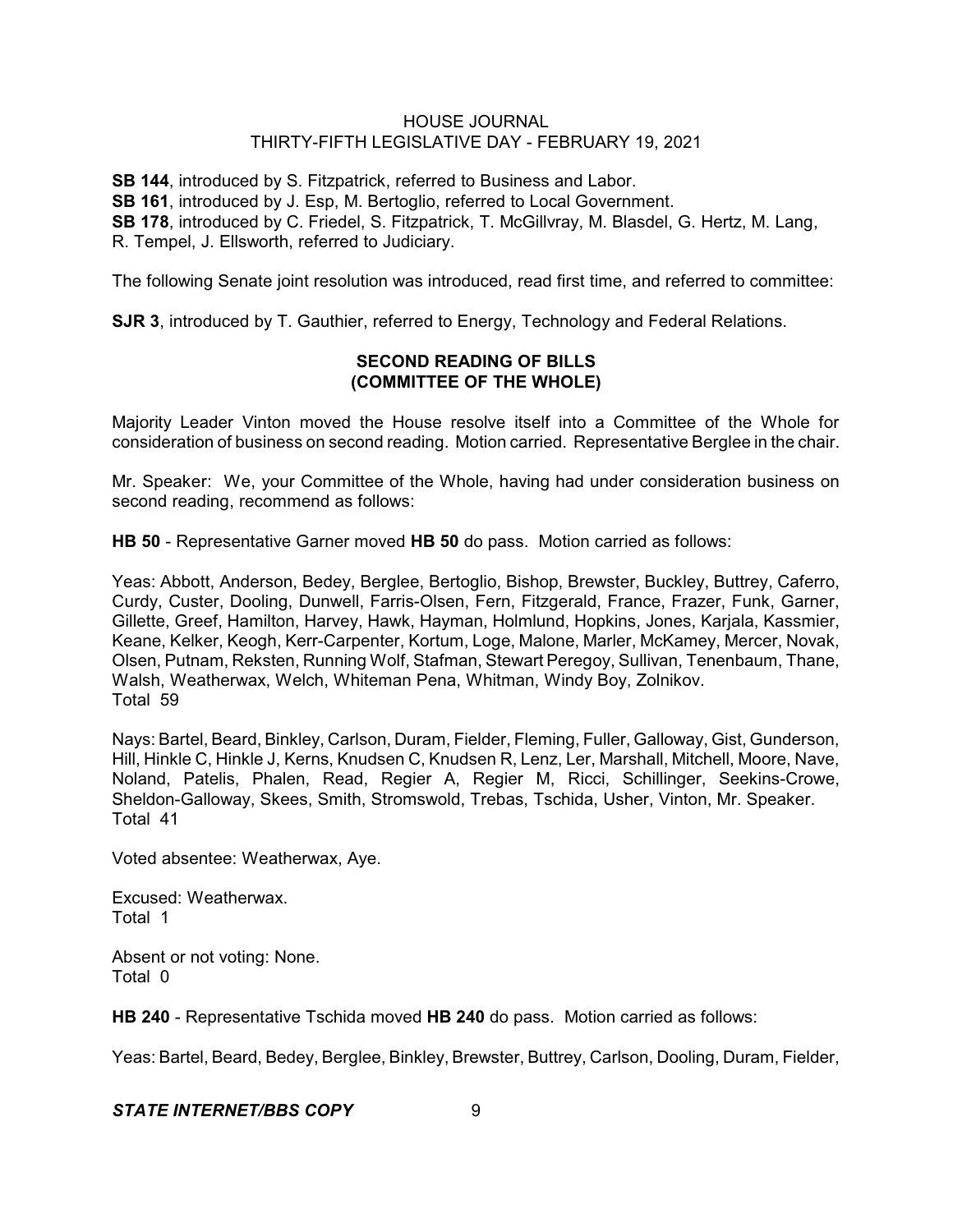Fleming, Fuller, Galloway, Gillette, Gist, Greef, Gunderson, Hill, Hinkle C, Hinkle J, Kassmier, Kerns, Knudsen C, Knudsen R, Lenz, Ler, Loge, Malone, Marshall, McKamey, Mercer, Mitchell, Nave, Noland, Patelis, Phalen, Read, Regier A, Regier M, Reksten, Ricci, Schillinger, Seekins-Crowe, Sheldon-Galloway, Skees, Stromswold, Tschida, Usher, Vinton, Zolnikov, Mr. Speaker. Total 52

Nays: Abbott, Anderson, Bertoglio, Bishop, Buckley, Caferro, Curdy, Custer, Dunwell, Farris-Olsen, Fern, Fitzgerald, France, Frazer, Funk, Garner, Hamilton, Harvey, Hawk, Hayman, Holmlund, Hopkins, Jones, Karjala, Keane, Kelker, Keogh, Kerr-Carpenter, Kortum, Marler, Moore, Novak, Olsen, Putnam, Running Wolf, Smith, Stafman, Stewart Peregoy, Sullivan, Tenenbaum, Thane, Trebas, Walsh, Weatherwax, Welch, Whiteman Pena, Whitman, Windy Boy. Total 48

Voted absentee: Weatherwax, No.

Excused: Weatherwax. Total 1

Absent or not voting: None. Total 0

**HB 269** - Representative Marshall moved **HB 269** do pass. Motion carried as follows:

Yeas: Bartel, Beard, Bedey, Berglee, Bertoglio, Binkley, Brewster, Buttrey, Carlson, Dooling, Duram, Fielder, Fitzgerald, Fleming, Fuller, Galloway, Garner, Gillette, Gist, Greef, Gunderson, Hinkle C, Hinkle J, Holmlund, Jones, Kassmier, Kerns, Knudsen C, Knudsen R, Lenz, Ler, Loge, Malone, Marshall, McKamey, Mitchell, Nave, Noland, Patelis, Phalen, Read, Regier A, Regier M, Reksten, Ricci, Schillinger, Seekins-Crowe, Sheldon-Galloway, Skees, Stromswold, Trebas, Tschida, Usher, Vinton, Walsh, Welch, Whitman, Zolnikov, Mr. Speaker. Total 59

Nays: Abbott, Anderson, Bishop, Buckley, Caferro, Curdy, Custer, Dunwell, Farris-Olsen, Fern, France, Frazer, Funk, Hamilton, Harvey, Hawk, Hayman, Hill, Karjala, Keane, Kelker, Keogh, Kerr-Carpenter, Kortum, Marler, Mercer, Moore, Novak, Olsen, Putnam, Running Wolf, Smith, Stafman, Stewart Peregoy, Sullivan, Tenenbaum, Thane, Weatherwax, Whiteman Pena, Windy Boy. Total 40

Voted absentee: Weatherwax, No.

Excused: Weatherwax. Total 1

Absent or not voting: Hopkins. Total 1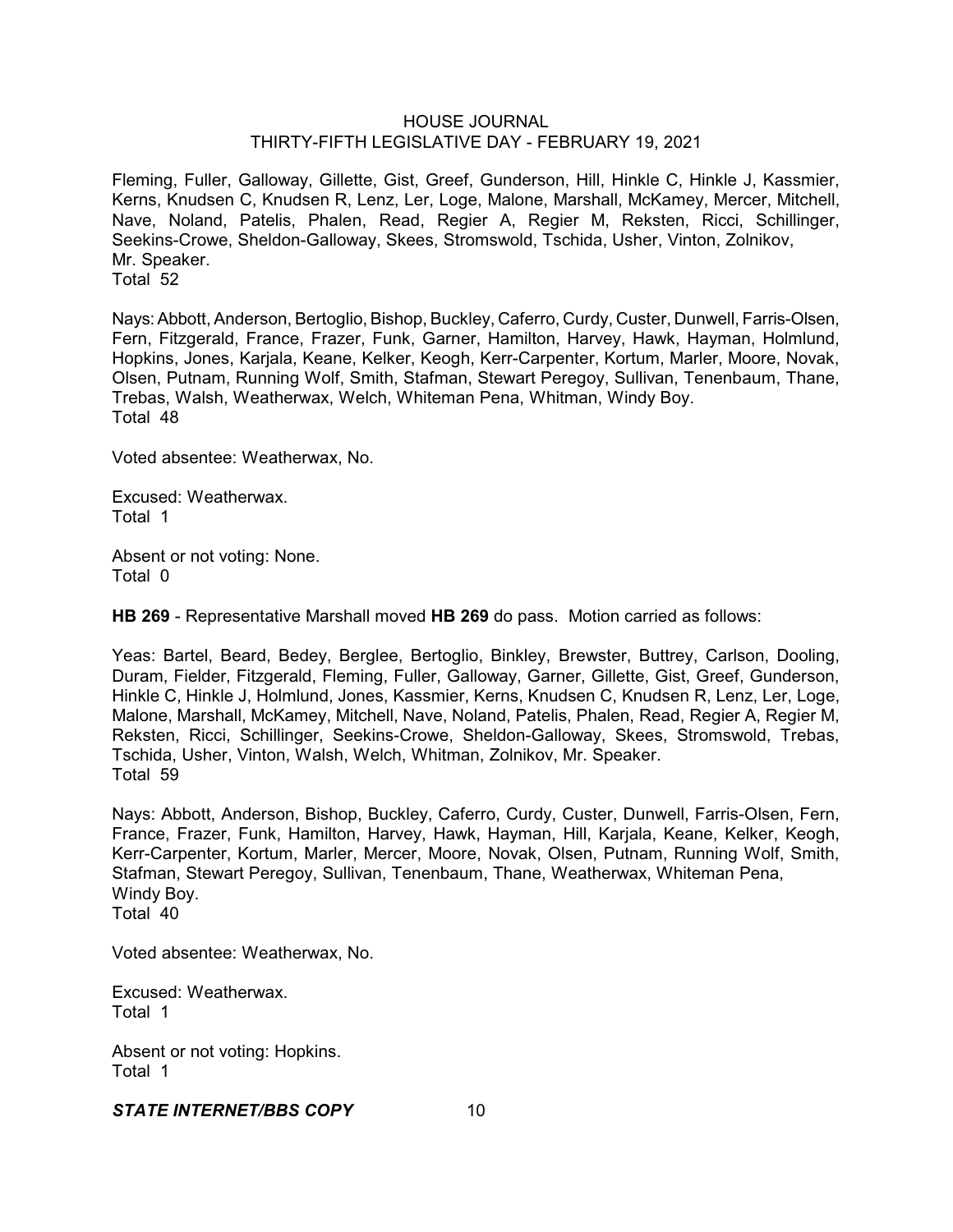**HB 277** - Representative Mercer moved **HB 277** do pass. Motion carried as follows:

Yeas: Anderson, Bartel, Beard, Bedey, Berglee, Bertoglio, Binkley, Brewster, Buttrey, Caferro, Carlson, Custer, Dooling, Duram, Fielder, Fitzgerald, Fleming, Frazer, Fuller, Galloway, Garner, Gillette, Gist, Greef, Gunderson, Hamilton, Hill, Hinkle C, Hinkle J, Holmlund, Hopkins, Jones, Kassmier, Kerns, Kerr-Carpenter, Knudsen C, Knudsen R, Lenz, Ler, Loge, Malone, Marshall, McKamey, Mercer, Mitchell, Moore, Nave, Noland, Patelis, Phalen, Putnam, Read, Regier A, Regier M, Reksten, Ricci, Schillinger, Seekins-Crowe, Sheldon-Galloway, Skees, Stromswold, Trebas, Tschida, Usher, Vinton, Walsh, Welch, Whitman, Zolnikov, Mr. Speaker. Total 70

Nays: Abbott, Bishop, Buckley, Curdy, Dunwell, Farris-Olsen, Fern, France, Funk, Harvey, Hawk, Hayman, Karjala, Keane, Kelker, Keogh, Kortum, Marler, Novak, Olsen, Running Wolf, Smith, Stafman, Stewart Peregoy, Sullivan, Tenenbaum, Thane, Weatherwax, Whiteman Pena, Windy Boy. Total 30

Voted absentee: Weatherwax, No.

Excused: Weatherwax. Total 1

Absent or not voting: None. Total 0

**HB 292** - Representative Custer moved **HB 292** do pass. Motion carried as follows:

Yeas: Abbott, Anderson, Bartel, Beard, Bedey, Berglee, Bertoglio, Binkley, Bishop, Brewster, Buckley, Buttrey, Caferro, Carlson, Curdy, Custer, Dooling, Dunwell, Duram, Farris-Olsen, Fern, Fielder, Fitzgerald, Fleming, France, Frazer, Fuller, Funk, Galloway, Garner, Gillette, Gist, Greef, Gunderson, Hamilton, Harvey, Hawk, Hayman, Hill, Hinkle C, Hinkle J, Holmlund, Hopkins, Jones, Karjala, Kassmier, Keane, Kelker, Keogh, Kerns, Kerr-Carpenter, Knudsen C, Knudsen R, Kortum, Lenz, Ler, Loge, Malone, Marler, Marshall, McKamey, Mercer, Mitchell, Moore, Nave, Noland, Novak, Olsen, Patelis, Phalen, Putnam, Read, Regier A, Regier M, Reksten, Ricci, Running Wolf, Schillinger, Seekins-Crowe, Sheldon-Galloway, Skees, Smith, Stafman, Stewart Peregoy, Stromswold, Sullivan, Tenenbaum, Thane, Trebas, Tschida, Usher, Vinton, Walsh, Weatherwax, Welch, Whiteman Pena, Whitman, Windy Boy, Zolnikov, Mr. Speaker. Total 100

Nays: None. Total 0

Voted absentee: Weatherwax, Aye.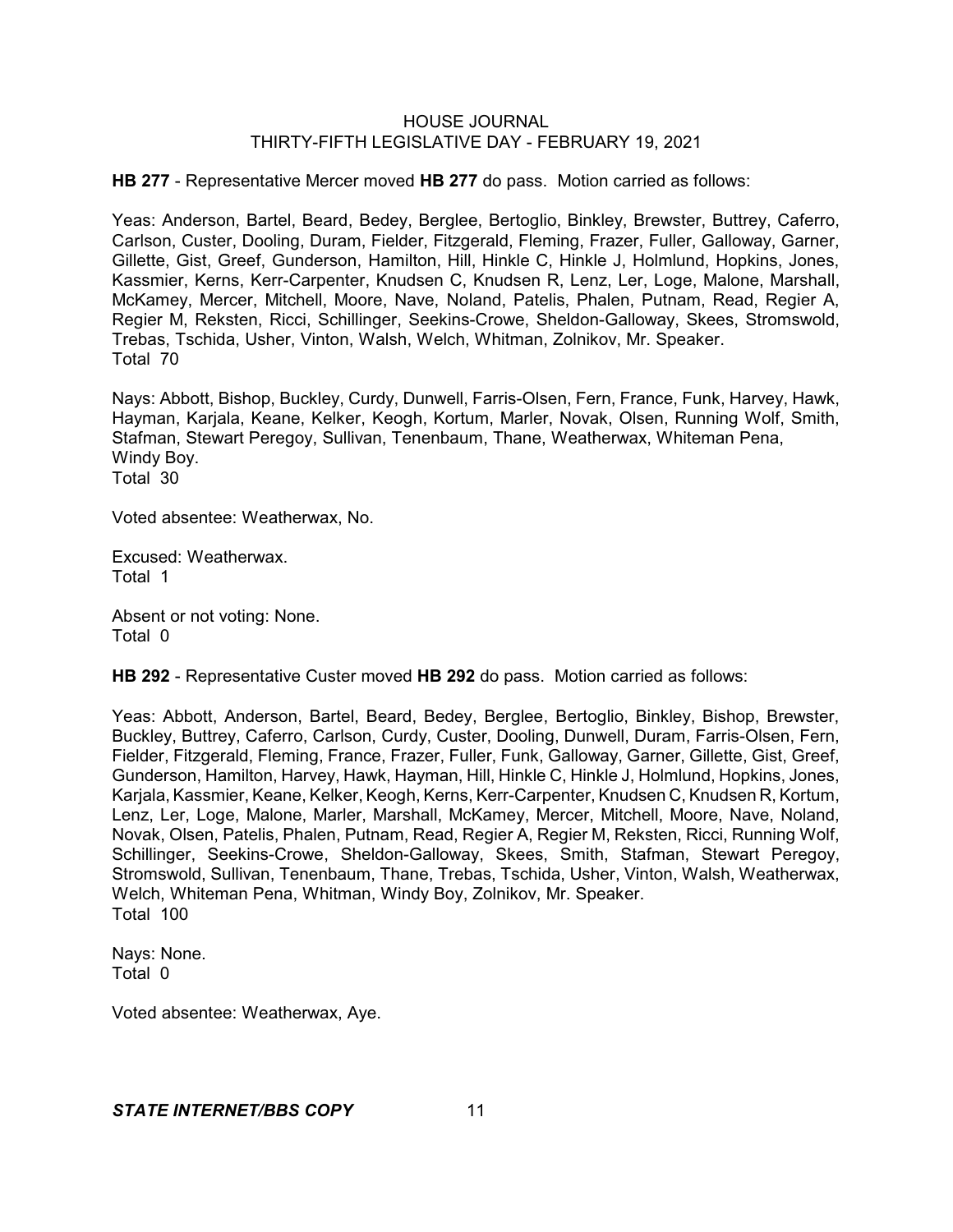Excused: Weatherwax. Total 1

Absent or not voting: None. Total 0

**HB 298** - Representative Galloway moved **HB 298** do pass. Motion carried as follows:

Yeas: Abbott, Anderson, Bartel, Beard, Bedey, Berglee, Bertoglio, Binkley, Bishop, Brewster, Buckley, Buttrey, Caferro, Carlson, Curdy, Custer, Dooling, Dunwell, Duram, Farris-Olsen, Fern, Fielder, Fitzgerald, Fleming, France, Frazer, Fuller, Funk, Galloway, Garner, Gillette, Gist, Greef, Gunderson, Harvey, Hawk, Hayman, Hill, Hinkle C, Hinkle J, Holmlund, Hopkins, Jones, Karjala, Kassmier, Keane, Kelker, Keogh, Kerns, Kerr-Carpenter, Knudsen C, Knudsen R, Kortum, Lenz, Ler, Loge, Malone, Marler, Marshall, McKamey, Mercer, Mitchell, Moore, Nave, Noland, Novak, Olsen, Patelis, Phalen, Putnam, Read, Regier A, Regier M, Reksten, Ricci, Running Wolf, Schillinger, Seekins-Crowe, Sheldon-Galloway, Skees, Smith, Stafman, Stewart Peregoy, Stromswold, Sullivan, Tenenbaum, Thane, Trebas, Tschida, Usher, Vinton, Walsh, Weatherwax, Welch, Whiteman Pena, Whitman, Windy Boy, Zolnikov, Mr. Speaker. Total 99

Nays: Hamilton. Total 1

Voted absentee: Weatherwax, Aye.

Excused: Weatherwax. Total 1

Absent or not voting: None. Total 0

**HB 304** - Representative Garner moved **HB 304** do pass. Motion carried as follows:

Yeas: Abbott, Anderson, Bartel, Beard, Bedey, Berglee, Bertoglio, Bishop, Brewster, Buckley, Buttrey, Caferro, Carlson, Curdy, Custer, Dooling, Dunwell, Duram, Farris-Olsen, Fern, Fielder, Fitzgerald, Fleming, France, Frazer, Fuller, Funk, Galloway, Garner, Gillette, Gist, Greef, Gunderson, Hamilton, Harvey, Hawk, Hayman, Hill, Hinkle C, Holmlund, Hopkins, Jones, Karjala, Kassmier, Keane, Kelker, Keogh, Kerns, Kerr-Carpenter, Knudsen C, Knudsen R, Kortum, Lenz, Ler, Loge, Malone, Marler, Marshall, McKamey, Mercer, Mitchell, Nave, Noland, Novak, Olsen, Patelis, Phalen, Putnam, Read, Reksten, Ricci, Running Wolf, Schillinger, Seekins-Crowe, Sheldon-Galloway, Skees, Smith, Stafman, Stewart Peregoy, Stromswold, Sullivan, Tenenbaum, Thane, Trebas, Tschida, Usher, Vinton, Walsh, Weatherwax, Welch, Whiteman Pena, Whitman, Windy Boy, Zolnikov, Mr. Speaker. Total 95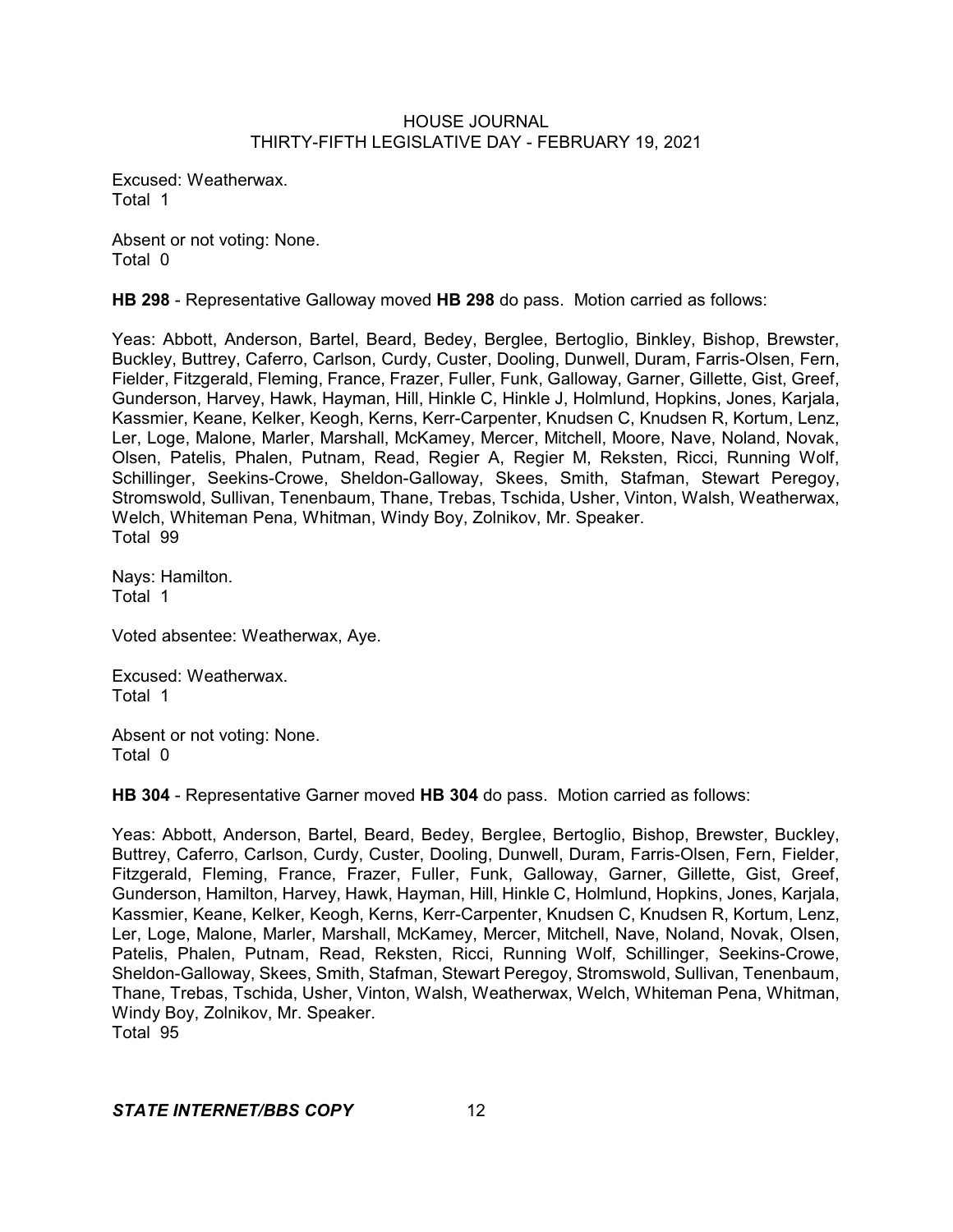Nays: Binkley, Hinkle J, Moore, Regier A, Regier M. Total 5

Voted absentee: Weatherwax, Aye.

Excused: Weatherwax. Total 1

Absent or not voting: None. Total 0

**HB 320** - Representative Gunderson moved **HB 320** do pass. Motion carried as follows:

Yeas: Anderson, Bartel, Beard, Bedey, Berglee, Bertoglio, Binkley, Brewster, Carlson, Dooling, Duram, Fielder, Fitzgerald, Fleming, Fuller, Galloway, Gillette, Gist, Greef, Gunderson, Hill, Hinkle C, Hinkle J, Holmlund, Jones, Kassmier, Kerns, Knudsen C, Knudsen R, Lenz, Ler, Loge, Malone, Marshall, Mercer, Mitchell, Moore, Nave, Noland, Patelis, Phalen, Read, Regier A, Regier M, Reksten, Ricci, Schillinger, Seekins-Crowe, Sheldon-Galloway, Skees, Stromswold, Trebas, Tschida, Usher, Vinton, Zolnikov, Mr. Speaker. Total 57

Nays: Abbott, Bishop, Buckley, Buttrey, Caferro, Curdy, Custer, Dunwell, Farris-Olsen, Fern, France, Frazer, Funk, Garner, Hamilton, Harvey, Hawk, Hayman, Hopkins, Karjala, Keane, Kelker, Keogh, Kerr-Carpenter, Kortum, Marler, McKamey, Novak, Olsen, Putnam, Running Wolf, Smith, Stafman, Stewart Peregoy, Sullivan, Tenenbaum, Thane, Walsh, Weatherwax, Welch, Whiteman Pena, Whitman, Windy Boy. Total 43

Voted absentee: Weatherwax, No.

Excused: Weatherwax. Total 1

Absent or not voting: None. Total 0

**HB 330** - Representative Jones moved **HB 330** do pass. Motion carried as follows:

Yeas: Abbott, Anderson, Bartel, Beard, Bedey, Berglee, Bertoglio, Binkley, Bishop, Brewster, Buckley, Buttrey, Caferro, Carlson, Curdy, Custer, Dooling, Dunwell, Duram, Farris-Olsen, Fern, Fielder, Fitzgerald, Fleming, France, Frazer, Fuller, Funk, Galloway, Garner, Gillette, Gist, Greef, Gunderson, Hamilton, Harvey, Hawk, Hayman, Hill, Hinkle C, Hinkle J, Holmlund, Hopkins, Jones, Karjala, Kassmier, Keane, Kelker, Keogh, Kerns, Kerr-Carpenter, Knudsen C, Knudsen R, Kortum, Lenz, Ler, Loge, Malone, Marler, Marshall, McKamey, Mercer, Mitchell, Moore, Nave, Noland, Novak, Olsen, Patelis, Phalen, Putnam, Read, Regier A, Regier M, Reksten, Ricci, Running Wolf,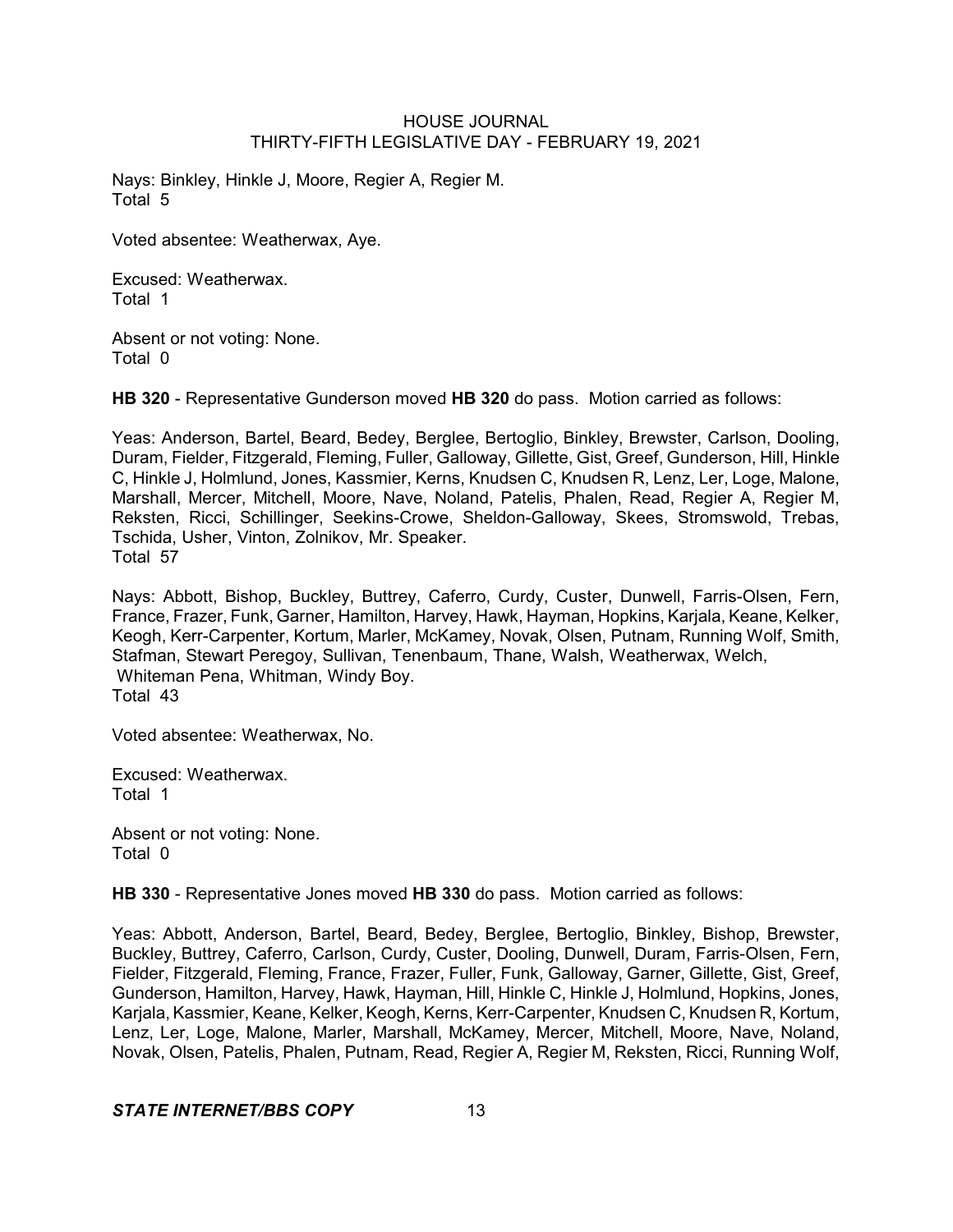Schillinger, Seekins-Crowe, Sheldon-Galloway, Skees, Smith, Stafman, Stewart Peregoy, Stromswold, Sullivan, Tenenbaum, Thane, Trebas, Tschida, Usher, Vinton, Walsh, Weatherwax, Welch, Whiteman Pena, Whitman, Windy Boy, Zolnikov, Mr. Speaker. Total 100

Nays: None. Total 0

Voted absentee: Weatherwax, Aye.

Excused: Weatherwax. Total 1

Absent or not voting: None. Total 0

**HJR 10** - Representative Loge moved **HJR 10** do pass. Motion carried as follows:

Yeas: Abbott, Anderson, Beard, Bedey, Bertoglio, Binkley, Bishop, Brewster, Buckley, Buttrey, Caferro, Carlson, Curdy, Custer, Dooling, Dunwell, Duram, Farris-Olsen, Fern, Fitzgerald, Fleming, France, Frazer, Funk, Garner, Gillette, Gist, Greef, Gunderson, Hamilton, Harvey, Hawk, Hayman, Hinkle C, Hinkle J, Holmlund, Hopkins, Jones, Karjala, Keane, Kelker, Keogh, Kerns, Kerr-Carpenter, Knudsen C, Knudsen R, Kortum, Loge, Malone, Marler, Marshall, McKamey, Mercer, Nave, Noland, Novak, Olsen, Patelis, Phalen, Putnam, Reksten, Running Wolf, Seekins-Crowe, Skees, Smith, Stafman, Stewart Peregoy, Stromswold, Sullivan, Tenenbaum, Thane, Trebas, Usher,Vinton, Walsh, Weatherwax, Welch, Whiteman Pena, Whitman, WindyBoy, Zolnikov.

Total 81

Nays: Bartel, Berglee, Fielder, Fuller, Galloway, Hill, Kassmier, Lenz, Ler, Mitchell, Moore, Read, Regier A, Regier M, Ricci, Schillinger, Sheldon-Galloway, Tschida, Mr. Speaker. Total 19

Voted absentee: Weatherwax, Aye.

Excused: Weatherwax. Total 1

Absent or not voting: None. Total 0

Majority Leader Vinton moved the Committee rise and report. Motion carried. Committee arose. House resumed. Mr. Speaker presiding. Chair Berglee moved the Committee of the Whole report be adopted. Report adopted as follows:

Yeas: Abbott, Bartel, Beard, Bedey, Bertoglio, Binkley, Bishop, Brewster, Buckley, Buttrey, Caferro,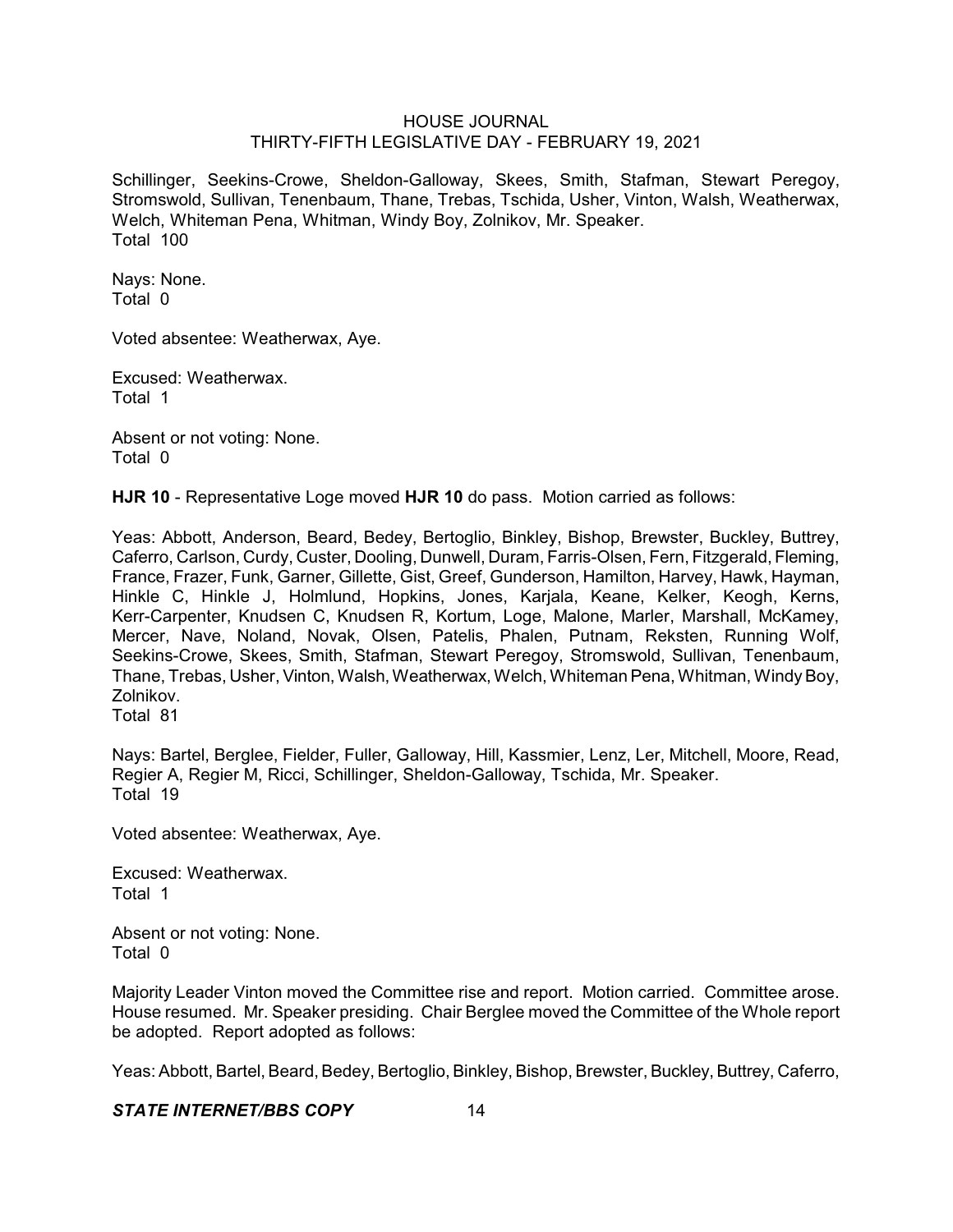Carlson, Curdy, Custer, Dooling, Dunwell, Duram, Farris-Olsen, Fern, Fielder, Fitzgerald, Fleming, Frazer, Fuller, Funk, Galloway, Garner, Gillette, Gist, Greef, Gunderson, Hamilton, Hawk, Hill, Hinkle C, Hinkle J, Holmlund, Hopkins, Jones, Kassmier, Keane, Kelker, Keogh, Kerr-Carpenter, Knudsen C, Knudsen R, Lenz, Ler, Loge, Malone, Marler, Marshall, McKamey, Mercer, Moore, Nave, Noland, Novak, Patelis, Phalen, Putnam, Read, Regier A, Regier M, Reksten, Ricci, Running Wolf, Schillinger, Seekins-Crowe, Sheldon-Galloway, Skees, Smith, Stafman, Stewart Peregoy, Stromswold, Sullivan, Tenenbaum, Thane, Trebas, Tschida, Usher, Vinton, Walsh, Welch, Whiteman Pena, Whitman, Zolnikov, Mr. Speaker. Total 88

Nays: Berglee, Harvey, Hayman, Karjala, Kerns, Kortum, Windy Boy. Total 7

Voted absentee: None.

Excused: Weatherwax. Total 1

Absent or not voting: Anderson, France, Mitchell, Olsen. Total 4

# **THIRD READING OF BILLS**

The following bills having been read three several times, title and history agreed to, were disposed of in the following manner:

**HB 207** passed as follows:

Yeas: Abbott, Anderson, Bartel, Bedey, Berglee, Bertoglio, Binkley, Bishop, Brewster, Buckley, Buttrey, Caferro, Carlson, Curdy, Custer, Dooling, Dunwell, Duram, Farris-Olsen, Fern, Fielder, Fitzgerald, Fleming, France, Frazer, Fuller, Funk, Galloway, Garner, Gillette, Gist, Greef, Gunderson, Hamilton, Harvey, Hawk, Hayman, Hill, Hinkle C, Hinkle J, Holmlund, Hopkins, Jones, Karjala, Kassmier, Keane, Kelker, Keogh, Kerns, Kerr-Carpenter, Knudsen C, Knudsen R, Kortum, Lenz, Ler, Loge, Malone, Marler, Marshall, McKamey, Mercer, Mitchell, Moore, Nave, Noland, Novak, Olsen, Phalen, Putnam, Read, Regier A, Regier M, Reksten, Ricci, Running Wolf, Schillinger, Seekins-Crowe, Sheldon-Galloway, Skees, Smith, Stafman, Stewart Peregoy, Stromswold, Sullivan, Tenenbaum, Thane, Trebas, Tschida, Usher, Vinton, Walsh, Welch, Whiteman Pena, Whitman, Windy Boy, Zolnikov, Mr. Speaker. Total 97

Nays: None. Total 0

Voted absentee: None.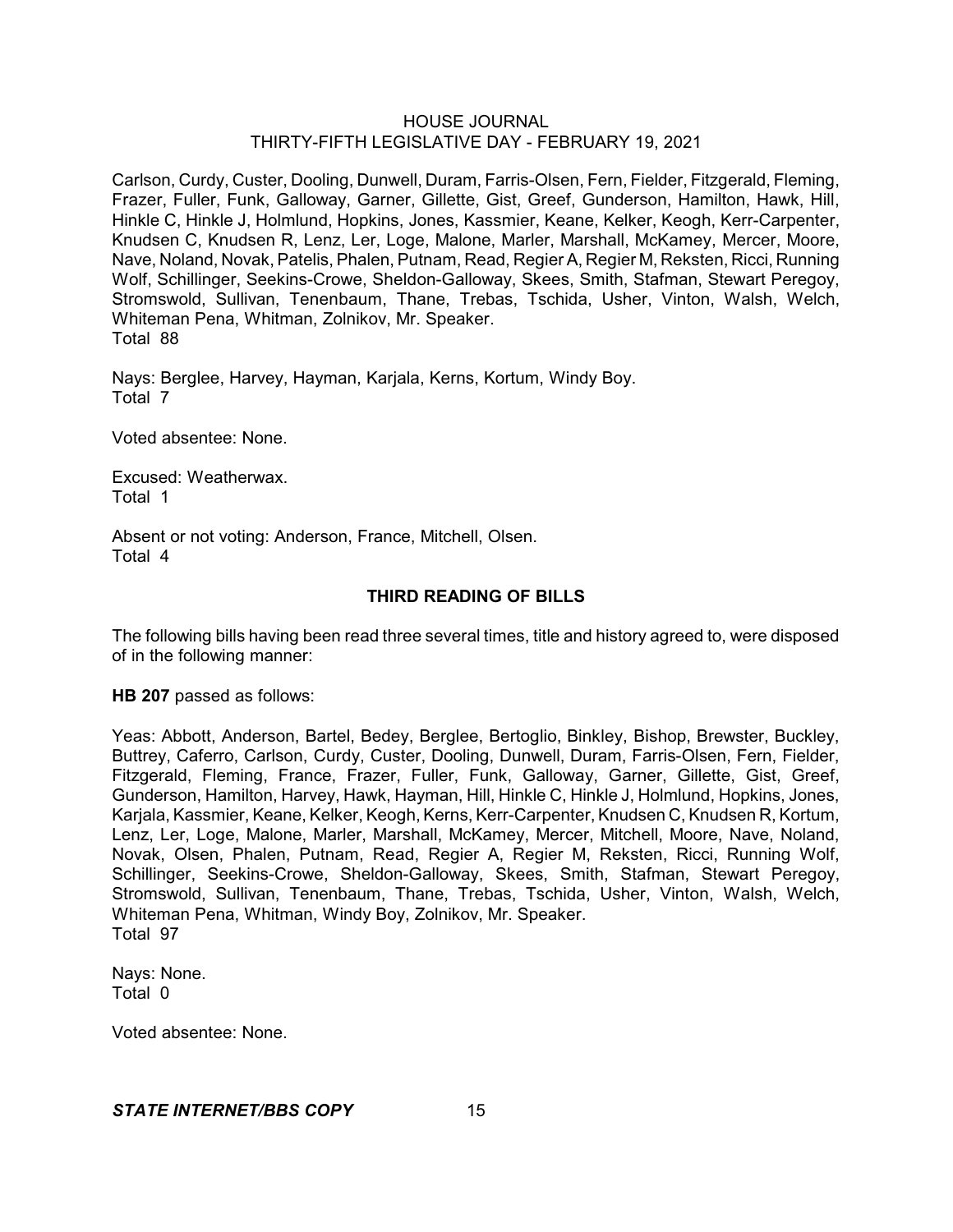Excused: Weatherwax. Total 1

Absent or not voting: Beard, Patelis. Total 2

**HB 218** passed as follows:

Yeas: Abbott, Anderson, Bartel, Beard, Bedey, Berglee, Bertoglio, Binkley, Bishop, Brewster, Buckley, Buttrey, Caferro, Carlson, Curdy, Custer, Dooling, Dunwell, Duram, Farris-Olsen, Fern, Fielder, Fitzgerald, Fleming, France, Frazer, Fuller, Funk, Galloway, Garner, Gillette, Gist, Greef, Gunderson, Hamilton, Harvey, Hawk, Hayman, Hill, Hinkle C, Hinkle J, Holmlund, Hopkins, Jones, Karjala, Kassmier, Keane, Kelker, Keogh, Kerns, Kerr-Carpenter, Knudsen C, Knudsen R, Lenz, Ler, Loge, Malone, Marler, Marshall, McKamey, Mercer, Mitchell, Moore, Nave, Noland, Novak, Olsen, Patelis, Phalen, Putnam, Read, Regier A, Regier M, Reksten, Ricci, Running Wolf, Schillinger, Seekins-Crowe, Sheldon-Galloway, Skees, Stafman, Stewart Peregoy, Stromswold, Sullivan, Tenenbaum, Thane, Trebas, Tschida, Usher, Vinton, Walsh, Welch, Whitman, Windy Boy, Zolnikov, Mr. Speaker. Total 96

Nays: Kortum, Smith, Whiteman Pena. Total 3

Voted absentee: None.

Excused: Weatherwax. Total 1

Absent or not voting: None. Total 0

**HB 276** passed as follows:

Yeas: Abbott, Anderson, Bedey, Berglee, Bertoglio, Bishop, Brewster, Buckley, Buttrey, Caferro, Carlson, Curdy, Custer, Dooling, Dunwell, Duram, Farris-Olsen, Fern, Fitzgerald, Fleming, France, Frazer, Funk, Galloway, Garner, Gillette, Gist, Greef, Gunderson, Hamilton, Harvey, Hawk, Hayman, Holmlund, Jones, Karjala, Kassmier, Keane, Keogh, Kerr-Carpenter, Knudsen C, Kortum, Lenz, Loge, Malone, Marler, McKamey, Mercer, Noland, Novak, Olsen, Patelis, Putnam, Regier A, Regier M, Reksten, Ricci, Running Wolf, Schillinger, Seekins-Crowe, Smith, Stafman, Stewart Peregoy, Stromswold, Sullivan, Tenenbaum, Thane, Trebas, Vinton, Walsh, Welch, Whiteman Pena, Whitman, Windy Boy, Mr. Speaker. Total 75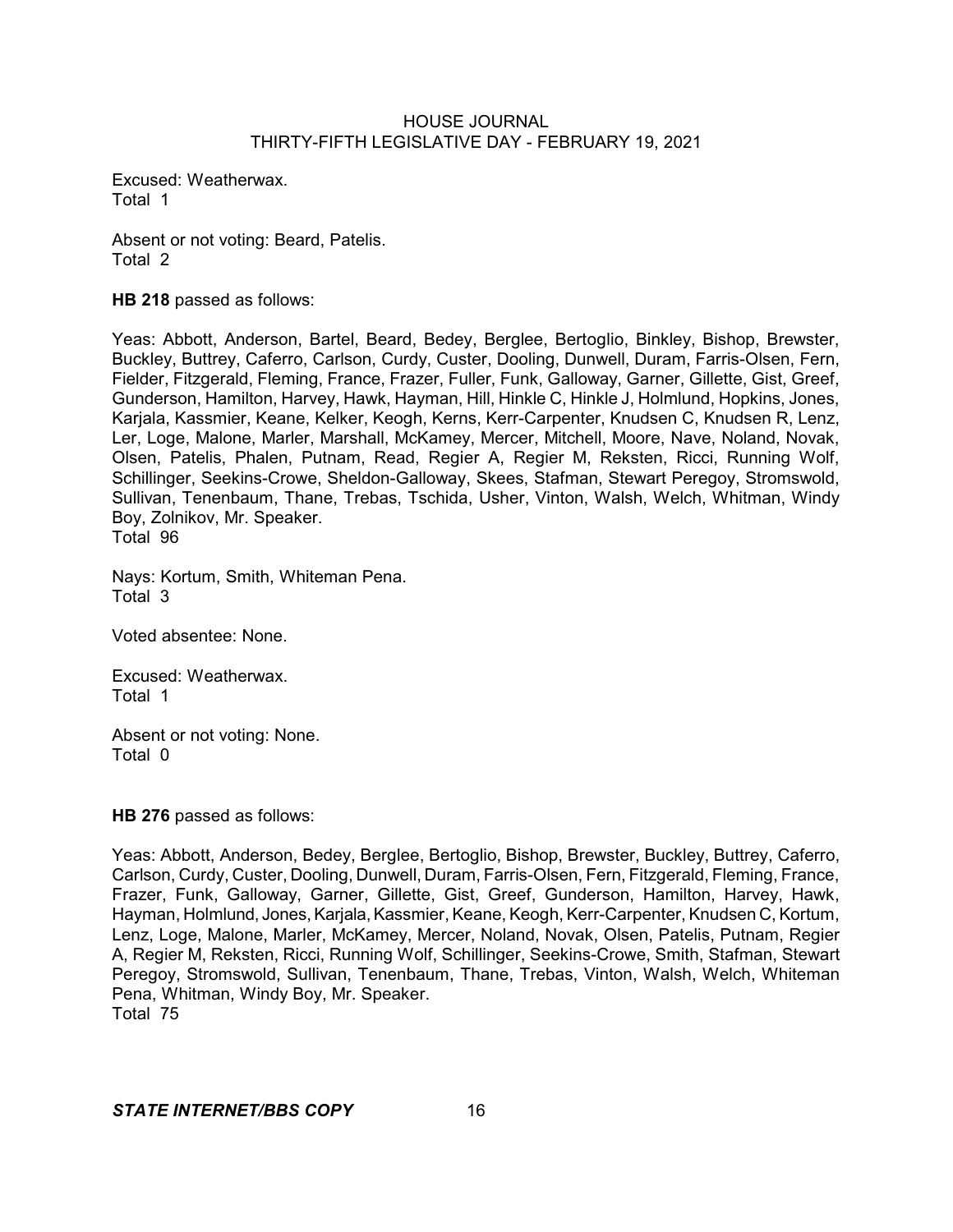Nays: Bartel, Beard, Binkley, Fielder, Fuller, Hill, Hinkle C, Hinkle J, Hopkins, Kelker, Kerns, Knudsen R, Ler, Marshall, Mitchell, Moore, Nave, Phalen, Read, Sheldon-Galloway, Skees, Tschida, Usher, Zolnikov. Total 24

Voted absentee: None.

Excused: Weatherwax. Total 1

Absent or not voting: None. Total 0

**HB 303** passed as follows:

Yeas: Anderson, Bartel, Beard, Bedey, Berglee, Bertoglio, Binkley, Brewster, Buttrey, Carlson, Custer, Dooling, Duram, Fielder, Fitzgerald, Fleming, Frazer, Fuller, Galloway, Garner, Gillette, Gist, Greef, Gunderson, Hill, Hinkle C, Hinkle J, Holmlund, Hopkins, Jones, Kassmier, Kerns, Knudsen C, Knudsen R, Lenz, Ler, Loge, Malone, Marshall, McKamey, Mercer, Mitchell, Moore, Nave, Noland, Patelis, Phalen, Putnam, Read, Regier A, Regier M, Reksten, Ricci, Schillinger, Seekins-Crowe, Sheldon-Galloway, Skees, Stromswold, Trebas, Tschida, Usher, Vinton, Walsh, Welch, Whitman, Zolnikov, Mr. Speaker. Total 67

Nays: Abbott, Bishop, Buckley, Caferro, Curdy, Dunwell, Farris-Olsen, Fern, France, Funk, Hamilton, Harvey, Hawk, Hayman, Karjala, Keane, Kelker, Keogh, Kerr-Carpenter, Kortum, Marler, Novak, Olsen, Running Wolf, Smith, Stafman, Stewart Peregoy, Sullivan, Tenenbaum, Thane, Whiteman Pena, Windy Boy. Total 32

Voted absentee: None.

Excused: Weatherwax. Total 1

Absent or not voting: None. Total 0

**HB 322** passed as follows:

Yeas: Anderson, Bartel, Beard, Bedey, Berglee, Bertoglio, Binkley, Brewster, Buckley, Buttrey, Carlson, Custer, Dooling, Duram, Fielder, Fitzgerald, Fleming, Frazer, Fuller, Galloway, Garner, Gillette, Gist, Greef, Gunderson, Harvey, Hawk, Hill, Hinkle C, Hinkle J, Holmlund, Hopkins, Jones, Kassmier, Keane, Kerns, Kerr-Carpenter, Knudsen C, Knudsen R, Lenz, Ler, Loge, Malone, Marshall, McKamey, Mercer, Mitchell, Moore, Nave, Noland, Novak, Patelis, Phalen, Putnam,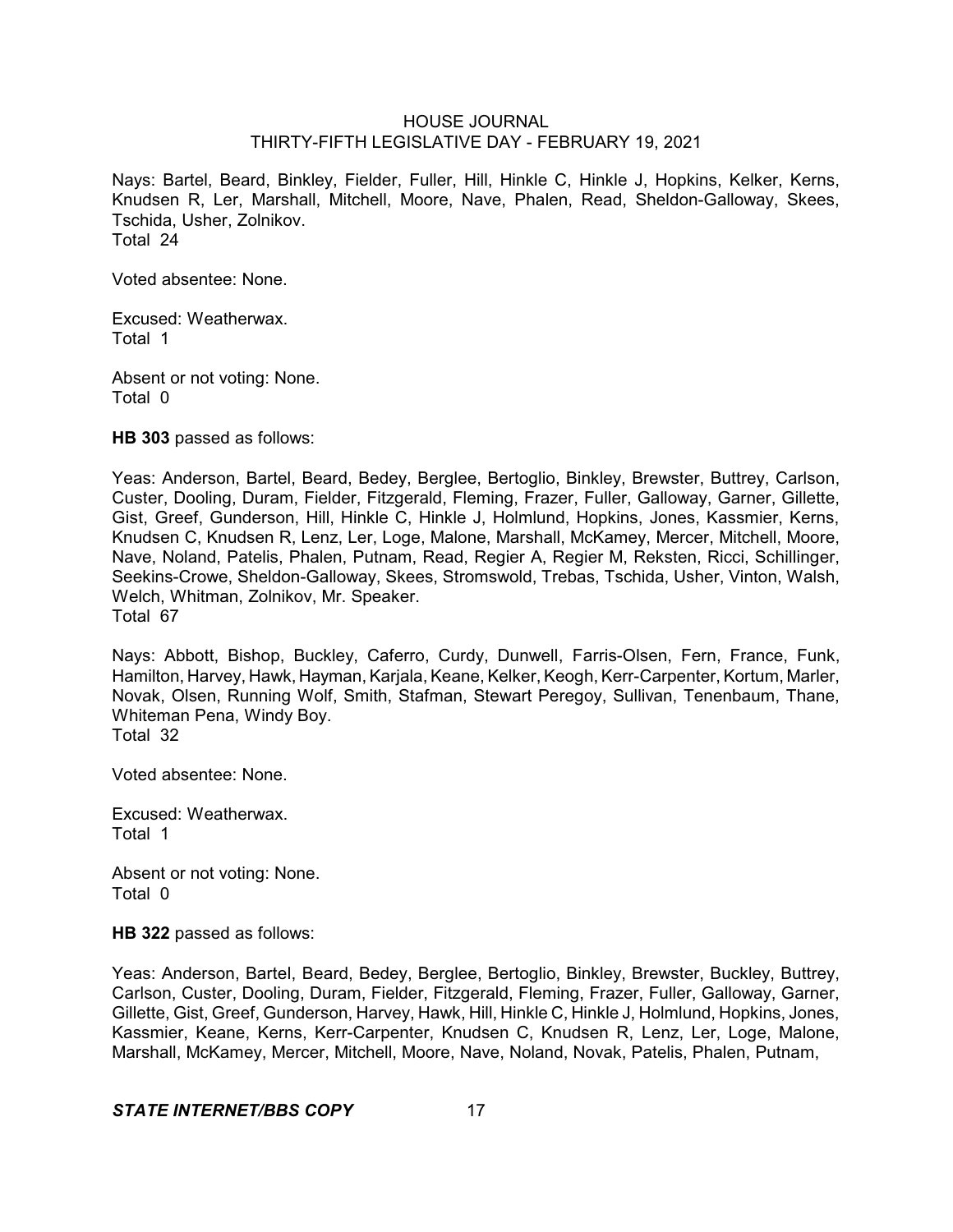Read, Regier A, Regier M, Reksten, Ricci, Running Wolf, Schillinger, Seekins-Crowe, Sheldon-Galloway, Skees, Stewart Peregoy, Stromswold, Trebas, Tschida, Usher, Vinton, Walsh, Welch, Whiteman Pena, Whitman, Windy Boy, Zolnikov, Mr. Speaker. Total 77

Nays: Abbott, Bishop, Caferro, Curdy, Dunwell, Farris-Olsen, Fern, France, Funk, Hamilton, Hayman, Karjala, Kelker, Keogh, Kortum, Marler, Olsen, Smith, Stafman, Sullivan, Tenenbaum, Thane.

Total 22

Voted absentee: None.

Excused: Weatherwax. Total 1

Absent or not voting: None. Total 0

**HB 325** passed as follows:

Yeas: Anderson, Bartel, Beard, Bedey, Berglee, Bertoglio, Binkley, Brewster, Dooling, Duram, Fielder, Fitzgerald, Fleming, Fuller, Galloway, Garner, Gillette, Gist, Greef, Gunderson, Hill, Hinkle C, Hinkle J, Holmlund, Hopkins, Jones, Kassmier, Kerns, Knudsen C, Knudsen R, Lenz, Ler, Loge, Malone, Marshall, McKamey, Mercer, Mitchell, Moore, Nave, Noland, Patelis, Phalen, Putnam, Read, Regier A, Regier M, Reksten, Ricci, Schillinger, Seekins-Crowe, Sheldon-Galloway, Skees, Stromswold, Trebas, Tschida, Usher, Vinton, Walsh, Welch, Whitman, Zolnikov, Mr. Speaker. Total 63

Nays: Abbott, Bishop, Buckley, Buttrey, Caferro, Carlson, Curdy, Custer, Dunwell, Farris-Olsen, Fern, France, Frazer, Funk, Hamilton, Harvey, Hawk, Hayman, Karjala, Keane, Kelker, Keogh, Kerr-Carpenter, Kortum, Marler, Novak, Olsen, Running Wolf, Smith, Stafman, Stewart Peregoy, Sullivan, Tenenbaum, Thane, Whiteman Pena, Windy Boy. Total 36

Voted absentee: None.

Excused: Weatherwax. Total 1

Absent or not voting: None. Total 0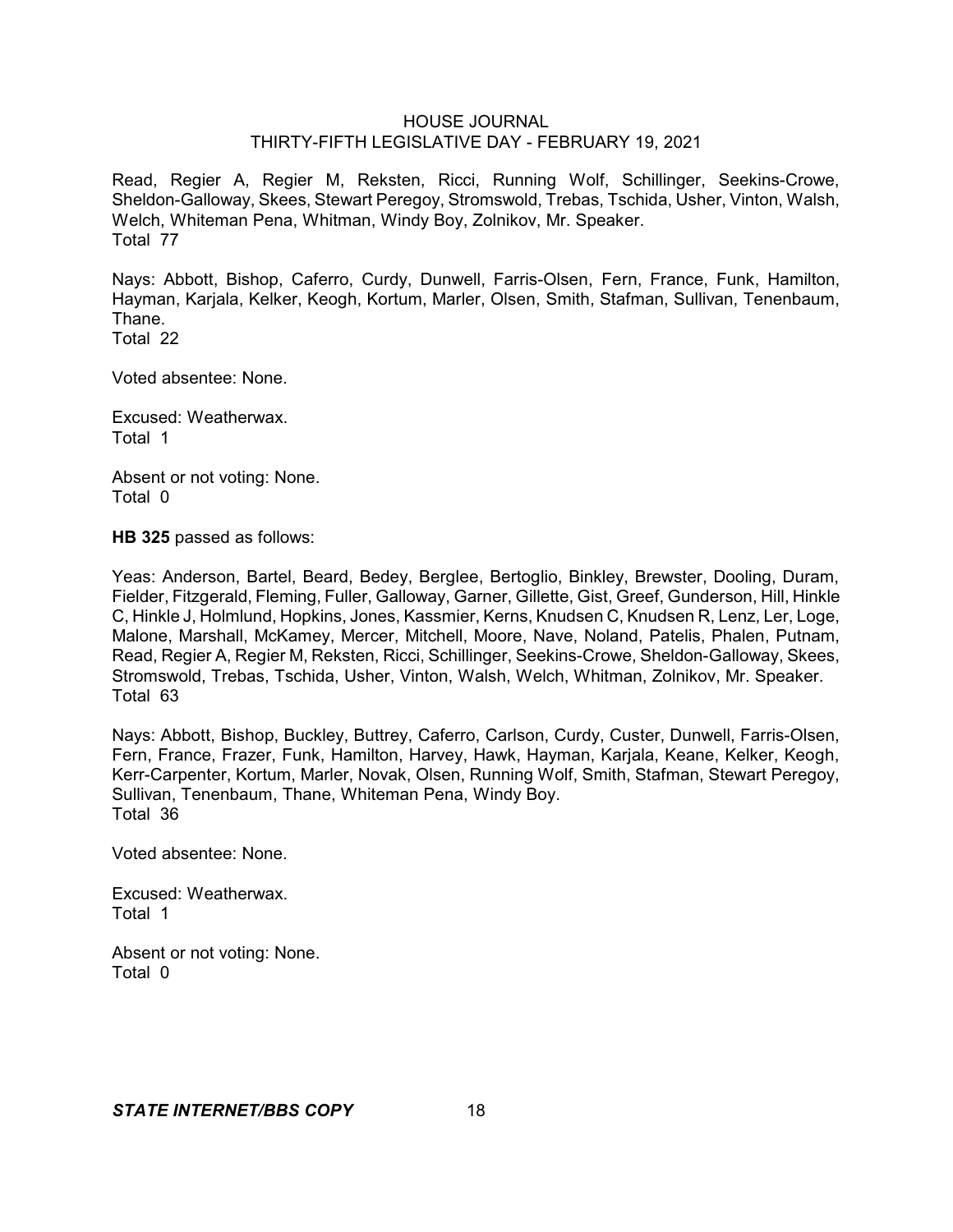**HB 365** passed as follows:

Yeas: Abbott, Anderson, Bartel, Beard, Bedey, Berglee, Bertoglio, Binkley, Bishop, Brewster, Buckley, Buttrey, Caferro, Carlson, Curdy, Custer, Dooling, Dunwell, Duram, Farris-Olsen, Fern, Fielder, Fitzgerald, Fleming, France, Frazer, Fuller, Funk, Galloway, Garner, Gillette, Gist, Greef, Gunderson, Hamilton, Harvey, Hawk, Hayman, Hill, Hinkle C, Hinkle J, Holmlund, Hopkins, Jones, Karjala, Kassmier, Keane, Kelker, Keogh, Kerns, Kerr-Carpenter, Knudsen C, Knudsen R, Kortum, Lenz, Ler, Loge, Malone, Marler, Marshall, McKamey, Mercer, Mitchell, Moore, Nave, Noland, Novak, Patelis, Phalen, Putnam, Read, Regier A, Regier M, Reksten, Ricci, Running Wolf, Schillinger, Seekins-Crowe, Sheldon-Galloway, Skees, Smith, Stafman, Stewart Peregoy, Stromswold, Sullivan, Tenenbaum, Thane, Trebas, Tschida, Usher, Vinton, Walsh, Welch, Whiteman Pena, Whitman, Windy Boy, Zolnikov, Mr. Speaker. Total 98

Nays: Olsen. Total 1

Voted absentee: None.

Excused: Weatherwax. Total 1

Absent or not voting: None. Total 0

**HB 383** passed as follows:

Yeas: Abbott, Anderson, Bartel, Beard, Bedey, Berglee, Bertoglio, Binkley, Bishop, Brewster, Buckley, Buttrey, Caferro, Carlson, Curdy, Custer, Dooling, Dunwell, Duram, Fern, Fielder, Fitzgerald, Fleming, France, Frazer, Fuller, Funk, Galloway, Garner, Gillette, Gist, Greef, Gunderson, Hamilton, Harvey, Hawk, Hill, Hinkle C, Hinkle J, Holmlund, Hopkins, Jones, Kassmier, Keane, Kelker, Keogh, Kerns, Kerr-Carpenter, Knudsen C, Knudsen R, Lenz, Ler, Loge, Malone, Marler, Marshall, McKamey, Mercer, Mitchell, Moore, Nave, Noland, Novak, Olsen, Patelis, Phalen, Putnam, Read, Regier A, Regier M, Reksten, Ricci, Running Wolf, Schillinger, Seekins-Crowe, Sheldon-Galloway, Skees, Smith, Stafman, Stewart Peregoy, Stromswold, Sullivan, Tenenbaum, Thane, Trebas, Tschida, Usher, Vinton, Walsh, Welch, Whiteman Pena, Whitman, Windy Boy, Zolnikov, Mr. Speaker. Total 95

Nays: Farris-Olsen, Hayman, Karjala, Kortum. Total 4

Voted absentee: None.